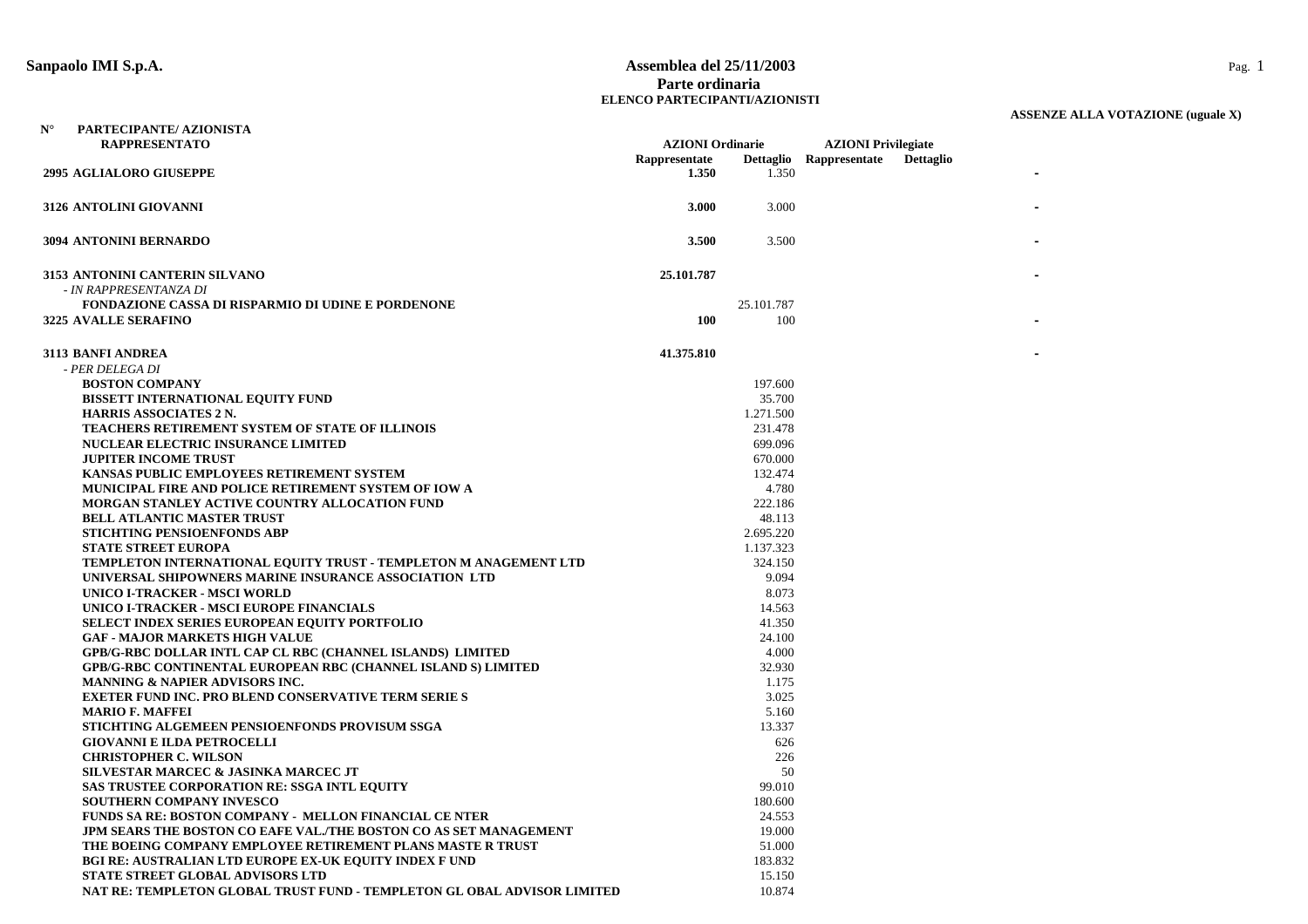#### **Sanpaolo IMI S.p.A. Assemblea del 25/11/2003** Pag. 2 **Parte ordinariaELENCO PARTECIPANTI/AZIONISTI**

# **ASSENZE ALLA VOTAZIONE (uguale X)**

| Rappresentate<br>Rappresentate<br><b>Dettaglio</b><br><b>Dettaglio</b><br>BISSETT CANADIAN EQUITY FUND - TEMPLETON MANAGEMEN T LTD<br>76.620<br>AMERICAN ELECTRIC POWER RETIREMENT TRUST - FRANKL IN TEMPLETON<br>12.200<br>TRUST GENERAL DU CANADA GLOBAL N/C<br>18.700<br>AGF ALL WORLD TAX ADVANTAGE GROUP LTD MULTIMANAGER CLASS<br>99.000<br>AGF ALL WORLD TAX ADVANTAGE GROUP LTD EUROPEAN EQUITY CLASS<br>659.500<br><b>WALDEN BRANDYWINE INVESTMENT TRUST</b><br>92.700<br><b>BOSTON COMMON ASSET MANAGEMENT LLC</b><br>8.289<br>NATIONAL ELEVATOR INDUSTRY BENEFIT PLANS<br>26.700<br>OBLATE INTERNATIONAL PASTORAL INVESTMENT TRUST<br>23.700<br><b>COMERICA TEMPLETON CIE W. LAFAYETTE AT CASS</b><br>26.000<br><b>TEMPLETON MASTER TRUST SERIES 1 - TEMPLETON MANAGE MENT LTD</b><br>31.857<br><b>SHIRLEY H. CROUSE</b><br>26<br>ETOILE INDEX EURO - ETOILE GESTION/ADMIN. COMPTA<br>206.297<br><b>ALFONSO MORGILLO</b><br>800<br><b>RAMEY O ROGNESS</b><br>40<br><b>ISIS ASSET MANAGEMENT LTD</b><br>745.857<br><b>FPLAL A/C LIFE MIXED</b><br>9.642<br><b>FPLAL A/C PENSION MIXED</b><br>31.613<br>1.200.199<br>ISIS ASSET MANAGEMENT PLC<br><b>JPMBLSA RE: FRIENDS PROVIDENT INTER GLOBAL INV POR TFOLIO EURO ASSET</b><br>71.330<br><b>RSALI PENSION INTL FUND - ROYAL &amp; SUN ALLIANCE INV ESTMENT</b><br>148.963<br>TEMPLETON GLOBAL EQUITY TRUST - TEMPLETON MANAGEME NT LTD<br>140.700<br>SUN ALLIANCE AND LONDON ASSURANCE CO A/C ROYAL & S UN ALLIANCE<br>83.996<br>RSALI LIFE INTERNATIONAL FUND - ROYAL & SUN ALLIAN CE INVESTMENT<br>77.923<br>MTDL RE: ISIS INV FUNDS ICVC - EUROPEAN FUND - ROY AL & SUN ALLIANCE<br>298.737<br><b>BRITISH ASSETS TRUST PLC ISIS ASSET MANAGEMENT PLC</b><br>160.036<br>RSALI PENSION WORLDWIDE EQUITY FUND - ROYAL & SUN ALLIANCE INVESTMENT<br>31.052<br>ROYAL & SUN ALLIANCE LIFE & PENSIONS LTD - ROYAL & SUN ALLIANCE INVESTMENT<br>218.745<br><b>SAL PENSION FUND LIMITED - ROYAL &amp; SUN ALLIANCE IN VESTMENT</b><br>76.772<br>PHOENIX ASSURANCE PLC PAR FUND<br>27.605<br>THE FRIENDS PROVIDENT INTL GLOBAL PORTFOLIO POOL E UROPEAN<br>8.152<br><b>CHARITABLE INTERNATIONAL EQUITY FUND</b><br>125.470<br>TEMPLETON GLOBAL BALANCED FUND - TEMPLETON MANAGEM ENT LTD<br>8.000<br>30.960<br><b>KEY TRUST INTL EQUITY FUND</b><br><b>KEYCORP CASH BALANCE PENSION PLAN</b><br>50.810<br><b>HSBC BANK PLC (18)</b><br>23.314<br>HSBC INVESTMENT FUNDS RE HSBC INDEX TRACKER INV FU NDS EUR.<br>67.583<br>146.570<br><b>HSBC BANK PLC</b><br>SAINT MARTIN 5 / CARDIF ASSET MANAGEMENT<br>39.000<br>FONTENAY 1 / CARDIF ASSET MANAGEMENT<br>35.000<br>28.500<br>UNION BANK OF CALIFORNIA N.A. GLOBAL CUSTODY<br><b>SELECTION CROISSANCE</b><br>92.950<br><b>ETOILE BANQUE EUROPE</b><br>22.830<br>TEMPLETON INTERNATIONAL STOCK TRUST - TEMPLETON MA NAGEMENT LTD<br>89.600<br><b>TAITBOUT PREVOYANCE / CDC IXIS ASSET MANAGEMENT</b><br>29.137<br><b>UF6 D / SGAM/ADC/COM TOUR ELF</b><br>5.350<br><b>SAINT MARTIN 2-EURO VL/M LOPEZ</b><br>51.186<br>MORGAN STANLEY INSTL FUND INC - ACTIVE INTERNATION AL ALLOCATION PORTFOLIO<br>68.192 | RAPPRESENTATO |                                                                          | <b>AZIONI</b> Ordinarie |         | <b>AZIONI</b> Privilegiate |  |  |
|----------------------------------------------------------------------------------------------------------------------------------------------------------------------------------------------------------------------------------------------------------------------------------------------------------------------------------------------------------------------------------------------------------------------------------------------------------------------------------------------------------------------------------------------------------------------------------------------------------------------------------------------------------------------------------------------------------------------------------------------------------------------------------------------------------------------------------------------------------------------------------------------------------------------------------------------------------------------------------------------------------------------------------------------------------------------------------------------------------------------------------------------------------------------------------------------------------------------------------------------------------------------------------------------------------------------------------------------------------------------------------------------------------------------------------------------------------------------------------------------------------------------------------------------------------------------------------------------------------------------------------------------------------------------------------------------------------------------------------------------------------------------------------------------------------------------------------------------------------------------------------------------------------------------------------------------------------------------------------------------------------------------------------------------------------------------------------------------------------------------------------------------------------------------------------------------------------------------------------------------------------------------------------------------------------------------------------------------------------------------------------------------------------------------------------------------------------------------------------------------------------------------------------------------------------------------------------------------------------------------------------------------------------------------------------------------------------------------------------------------------------------------------------------------------------------------------------------------------------------------------------------------------------------------------------------------------------------------------------------------------------------------------------------------------------------------------------------------------------------|---------------|--------------------------------------------------------------------------|-------------------------|---------|----------------------------|--|--|
|                                                                                                                                                                                                                                                                                                                                                                                                                                                                                                                                                                                                                                                                                                                                                                                                                                                                                                                                                                                                                                                                                                                                                                                                                                                                                                                                                                                                                                                                                                                                                                                                                                                                                                                                                                                                                                                                                                                                                                                                                                                                                                                                                                                                                                                                                                                                                                                                                                                                                                                                                                                                                                                                                                                                                                                                                                                                                                                                                                                                                                                                                                                |               |                                                                          |                         |         |                            |  |  |
|                                                                                                                                                                                                                                                                                                                                                                                                                                                                                                                                                                                                                                                                                                                                                                                                                                                                                                                                                                                                                                                                                                                                                                                                                                                                                                                                                                                                                                                                                                                                                                                                                                                                                                                                                                                                                                                                                                                                                                                                                                                                                                                                                                                                                                                                                                                                                                                                                                                                                                                                                                                                                                                                                                                                                                                                                                                                                                                                                                                                                                                                                                                |               |                                                                          |                         |         |                            |  |  |
|                                                                                                                                                                                                                                                                                                                                                                                                                                                                                                                                                                                                                                                                                                                                                                                                                                                                                                                                                                                                                                                                                                                                                                                                                                                                                                                                                                                                                                                                                                                                                                                                                                                                                                                                                                                                                                                                                                                                                                                                                                                                                                                                                                                                                                                                                                                                                                                                                                                                                                                                                                                                                                                                                                                                                                                                                                                                                                                                                                                                                                                                                                                |               |                                                                          |                         |         |                            |  |  |
|                                                                                                                                                                                                                                                                                                                                                                                                                                                                                                                                                                                                                                                                                                                                                                                                                                                                                                                                                                                                                                                                                                                                                                                                                                                                                                                                                                                                                                                                                                                                                                                                                                                                                                                                                                                                                                                                                                                                                                                                                                                                                                                                                                                                                                                                                                                                                                                                                                                                                                                                                                                                                                                                                                                                                                                                                                                                                                                                                                                                                                                                                                                |               |                                                                          |                         |         |                            |  |  |
|                                                                                                                                                                                                                                                                                                                                                                                                                                                                                                                                                                                                                                                                                                                                                                                                                                                                                                                                                                                                                                                                                                                                                                                                                                                                                                                                                                                                                                                                                                                                                                                                                                                                                                                                                                                                                                                                                                                                                                                                                                                                                                                                                                                                                                                                                                                                                                                                                                                                                                                                                                                                                                                                                                                                                                                                                                                                                                                                                                                                                                                                                                                |               |                                                                          |                         |         |                            |  |  |
|                                                                                                                                                                                                                                                                                                                                                                                                                                                                                                                                                                                                                                                                                                                                                                                                                                                                                                                                                                                                                                                                                                                                                                                                                                                                                                                                                                                                                                                                                                                                                                                                                                                                                                                                                                                                                                                                                                                                                                                                                                                                                                                                                                                                                                                                                                                                                                                                                                                                                                                                                                                                                                                                                                                                                                                                                                                                                                                                                                                                                                                                                                                |               |                                                                          |                         |         |                            |  |  |
|                                                                                                                                                                                                                                                                                                                                                                                                                                                                                                                                                                                                                                                                                                                                                                                                                                                                                                                                                                                                                                                                                                                                                                                                                                                                                                                                                                                                                                                                                                                                                                                                                                                                                                                                                                                                                                                                                                                                                                                                                                                                                                                                                                                                                                                                                                                                                                                                                                                                                                                                                                                                                                                                                                                                                                                                                                                                                                                                                                                                                                                                                                                |               |                                                                          |                         |         |                            |  |  |
|                                                                                                                                                                                                                                                                                                                                                                                                                                                                                                                                                                                                                                                                                                                                                                                                                                                                                                                                                                                                                                                                                                                                                                                                                                                                                                                                                                                                                                                                                                                                                                                                                                                                                                                                                                                                                                                                                                                                                                                                                                                                                                                                                                                                                                                                                                                                                                                                                                                                                                                                                                                                                                                                                                                                                                                                                                                                                                                                                                                                                                                                                                                |               |                                                                          |                         |         |                            |  |  |
|                                                                                                                                                                                                                                                                                                                                                                                                                                                                                                                                                                                                                                                                                                                                                                                                                                                                                                                                                                                                                                                                                                                                                                                                                                                                                                                                                                                                                                                                                                                                                                                                                                                                                                                                                                                                                                                                                                                                                                                                                                                                                                                                                                                                                                                                                                                                                                                                                                                                                                                                                                                                                                                                                                                                                                                                                                                                                                                                                                                                                                                                                                                |               |                                                                          |                         |         |                            |  |  |
|                                                                                                                                                                                                                                                                                                                                                                                                                                                                                                                                                                                                                                                                                                                                                                                                                                                                                                                                                                                                                                                                                                                                                                                                                                                                                                                                                                                                                                                                                                                                                                                                                                                                                                                                                                                                                                                                                                                                                                                                                                                                                                                                                                                                                                                                                                                                                                                                                                                                                                                                                                                                                                                                                                                                                                                                                                                                                                                                                                                                                                                                                                                |               |                                                                          |                         |         |                            |  |  |
|                                                                                                                                                                                                                                                                                                                                                                                                                                                                                                                                                                                                                                                                                                                                                                                                                                                                                                                                                                                                                                                                                                                                                                                                                                                                                                                                                                                                                                                                                                                                                                                                                                                                                                                                                                                                                                                                                                                                                                                                                                                                                                                                                                                                                                                                                                                                                                                                                                                                                                                                                                                                                                                                                                                                                                                                                                                                                                                                                                                                                                                                                                                |               |                                                                          |                         |         |                            |  |  |
|                                                                                                                                                                                                                                                                                                                                                                                                                                                                                                                                                                                                                                                                                                                                                                                                                                                                                                                                                                                                                                                                                                                                                                                                                                                                                                                                                                                                                                                                                                                                                                                                                                                                                                                                                                                                                                                                                                                                                                                                                                                                                                                                                                                                                                                                                                                                                                                                                                                                                                                                                                                                                                                                                                                                                                                                                                                                                                                                                                                                                                                                                                                |               |                                                                          |                         |         |                            |  |  |
|                                                                                                                                                                                                                                                                                                                                                                                                                                                                                                                                                                                                                                                                                                                                                                                                                                                                                                                                                                                                                                                                                                                                                                                                                                                                                                                                                                                                                                                                                                                                                                                                                                                                                                                                                                                                                                                                                                                                                                                                                                                                                                                                                                                                                                                                                                                                                                                                                                                                                                                                                                                                                                                                                                                                                                                                                                                                                                                                                                                                                                                                                                                |               |                                                                          |                         |         |                            |  |  |
|                                                                                                                                                                                                                                                                                                                                                                                                                                                                                                                                                                                                                                                                                                                                                                                                                                                                                                                                                                                                                                                                                                                                                                                                                                                                                                                                                                                                                                                                                                                                                                                                                                                                                                                                                                                                                                                                                                                                                                                                                                                                                                                                                                                                                                                                                                                                                                                                                                                                                                                                                                                                                                                                                                                                                                                                                                                                                                                                                                                                                                                                                                                |               |                                                                          |                         |         |                            |  |  |
|                                                                                                                                                                                                                                                                                                                                                                                                                                                                                                                                                                                                                                                                                                                                                                                                                                                                                                                                                                                                                                                                                                                                                                                                                                                                                                                                                                                                                                                                                                                                                                                                                                                                                                                                                                                                                                                                                                                                                                                                                                                                                                                                                                                                                                                                                                                                                                                                                                                                                                                                                                                                                                                                                                                                                                                                                                                                                                                                                                                                                                                                                                                |               |                                                                          |                         |         |                            |  |  |
|                                                                                                                                                                                                                                                                                                                                                                                                                                                                                                                                                                                                                                                                                                                                                                                                                                                                                                                                                                                                                                                                                                                                                                                                                                                                                                                                                                                                                                                                                                                                                                                                                                                                                                                                                                                                                                                                                                                                                                                                                                                                                                                                                                                                                                                                                                                                                                                                                                                                                                                                                                                                                                                                                                                                                                                                                                                                                                                                                                                                                                                                                                                |               |                                                                          |                         |         |                            |  |  |
|                                                                                                                                                                                                                                                                                                                                                                                                                                                                                                                                                                                                                                                                                                                                                                                                                                                                                                                                                                                                                                                                                                                                                                                                                                                                                                                                                                                                                                                                                                                                                                                                                                                                                                                                                                                                                                                                                                                                                                                                                                                                                                                                                                                                                                                                                                                                                                                                                                                                                                                                                                                                                                                                                                                                                                                                                                                                                                                                                                                                                                                                                                                |               |                                                                          |                         |         |                            |  |  |
|                                                                                                                                                                                                                                                                                                                                                                                                                                                                                                                                                                                                                                                                                                                                                                                                                                                                                                                                                                                                                                                                                                                                                                                                                                                                                                                                                                                                                                                                                                                                                                                                                                                                                                                                                                                                                                                                                                                                                                                                                                                                                                                                                                                                                                                                                                                                                                                                                                                                                                                                                                                                                                                                                                                                                                                                                                                                                                                                                                                                                                                                                                                |               |                                                                          |                         |         |                            |  |  |
|                                                                                                                                                                                                                                                                                                                                                                                                                                                                                                                                                                                                                                                                                                                                                                                                                                                                                                                                                                                                                                                                                                                                                                                                                                                                                                                                                                                                                                                                                                                                                                                                                                                                                                                                                                                                                                                                                                                                                                                                                                                                                                                                                                                                                                                                                                                                                                                                                                                                                                                                                                                                                                                                                                                                                                                                                                                                                                                                                                                                                                                                                                                |               |                                                                          |                         |         |                            |  |  |
|                                                                                                                                                                                                                                                                                                                                                                                                                                                                                                                                                                                                                                                                                                                                                                                                                                                                                                                                                                                                                                                                                                                                                                                                                                                                                                                                                                                                                                                                                                                                                                                                                                                                                                                                                                                                                                                                                                                                                                                                                                                                                                                                                                                                                                                                                                                                                                                                                                                                                                                                                                                                                                                                                                                                                                                                                                                                                                                                                                                                                                                                                                                |               |                                                                          |                         |         |                            |  |  |
|                                                                                                                                                                                                                                                                                                                                                                                                                                                                                                                                                                                                                                                                                                                                                                                                                                                                                                                                                                                                                                                                                                                                                                                                                                                                                                                                                                                                                                                                                                                                                                                                                                                                                                                                                                                                                                                                                                                                                                                                                                                                                                                                                                                                                                                                                                                                                                                                                                                                                                                                                                                                                                                                                                                                                                                                                                                                                                                                                                                                                                                                                                                |               |                                                                          |                         |         |                            |  |  |
|                                                                                                                                                                                                                                                                                                                                                                                                                                                                                                                                                                                                                                                                                                                                                                                                                                                                                                                                                                                                                                                                                                                                                                                                                                                                                                                                                                                                                                                                                                                                                                                                                                                                                                                                                                                                                                                                                                                                                                                                                                                                                                                                                                                                                                                                                                                                                                                                                                                                                                                                                                                                                                                                                                                                                                                                                                                                                                                                                                                                                                                                                                                |               |                                                                          |                         |         |                            |  |  |
|                                                                                                                                                                                                                                                                                                                                                                                                                                                                                                                                                                                                                                                                                                                                                                                                                                                                                                                                                                                                                                                                                                                                                                                                                                                                                                                                                                                                                                                                                                                                                                                                                                                                                                                                                                                                                                                                                                                                                                                                                                                                                                                                                                                                                                                                                                                                                                                                                                                                                                                                                                                                                                                                                                                                                                                                                                                                                                                                                                                                                                                                                                                |               |                                                                          |                         |         |                            |  |  |
|                                                                                                                                                                                                                                                                                                                                                                                                                                                                                                                                                                                                                                                                                                                                                                                                                                                                                                                                                                                                                                                                                                                                                                                                                                                                                                                                                                                                                                                                                                                                                                                                                                                                                                                                                                                                                                                                                                                                                                                                                                                                                                                                                                                                                                                                                                                                                                                                                                                                                                                                                                                                                                                                                                                                                                                                                                                                                                                                                                                                                                                                                                                |               |                                                                          |                         |         |                            |  |  |
|                                                                                                                                                                                                                                                                                                                                                                                                                                                                                                                                                                                                                                                                                                                                                                                                                                                                                                                                                                                                                                                                                                                                                                                                                                                                                                                                                                                                                                                                                                                                                                                                                                                                                                                                                                                                                                                                                                                                                                                                                                                                                                                                                                                                                                                                                                                                                                                                                                                                                                                                                                                                                                                                                                                                                                                                                                                                                                                                                                                                                                                                                                                |               |                                                                          |                         |         |                            |  |  |
|                                                                                                                                                                                                                                                                                                                                                                                                                                                                                                                                                                                                                                                                                                                                                                                                                                                                                                                                                                                                                                                                                                                                                                                                                                                                                                                                                                                                                                                                                                                                                                                                                                                                                                                                                                                                                                                                                                                                                                                                                                                                                                                                                                                                                                                                                                                                                                                                                                                                                                                                                                                                                                                                                                                                                                                                                                                                                                                                                                                                                                                                                                                |               |                                                                          |                         |         |                            |  |  |
|                                                                                                                                                                                                                                                                                                                                                                                                                                                                                                                                                                                                                                                                                                                                                                                                                                                                                                                                                                                                                                                                                                                                                                                                                                                                                                                                                                                                                                                                                                                                                                                                                                                                                                                                                                                                                                                                                                                                                                                                                                                                                                                                                                                                                                                                                                                                                                                                                                                                                                                                                                                                                                                                                                                                                                                                                                                                                                                                                                                                                                                                                                                |               |                                                                          |                         |         |                            |  |  |
|                                                                                                                                                                                                                                                                                                                                                                                                                                                                                                                                                                                                                                                                                                                                                                                                                                                                                                                                                                                                                                                                                                                                                                                                                                                                                                                                                                                                                                                                                                                                                                                                                                                                                                                                                                                                                                                                                                                                                                                                                                                                                                                                                                                                                                                                                                                                                                                                                                                                                                                                                                                                                                                                                                                                                                                                                                                                                                                                                                                                                                                                                                                |               |                                                                          |                         |         |                            |  |  |
|                                                                                                                                                                                                                                                                                                                                                                                                                                                                                                                                                                                                                                                                                                                                                                                                                                                                                                                                                                                                                                                                                                                                                                                                                                                                                                                                                                                                                                                                                                                                                                                                                                                                                                                                                                                                                                                                                                                                                                                                                                                                                                                                                                                                                                                                                                                                                                                                                                                                                                                                                                                                                                                                                                                                                                                                                                                                                                                                                                                                                                                                                                                |               |                                                                          |                         |         |                            |  |  |
|                                                                                                                                                                                                                                                                                                                                                                                                                                                                                                                                                                                                                                                                                                                                                                                                                                                                                                                                                                                                                                                                                                                                                                                                                                                                                                                                                                                                                                                                                                                                                                                                                                                                                                                                                                                                                                                                                                                                                                                                                                                                                                                                                                                                                                                                                                                                                                                                                                                                                                                                                                                                                                                                                                                                                                                                                                                                                                                                                                                                                                                                                                                |               |                                                                          |                         |         |                            |  |  |
|                                                                                                                                                                                                                                                                                                                                                                                                                                                                                                                                                                                                                                                                                                                                                                                                                                                                                                                                                                                                                                                                                                                                                                                                                                                                                                                                                                                                                                                                                                                                                                                                                                                                                                                                                                                                                                                                                                                                                                                                                                                                                                                                                                                                                                                                                                                                                                                                                                                                                                                                                                                                                                                                                                                                                                                                                                                                                                                                                                                                                                                                                                                |               |                                                                          |                         |         |                            |  |  |
|                                                                                                                                                                                                                                                                                                                                                                                                                                                                                                                                                                                                                                                                                                                                                                                                                                                                                                                                                                                                                                                                                                                                                                                                                                                                                                                                                                                                                                                                                                                                                                                                                                                                                                                                                                                                                                                                                                                                                                                                                                                                                                                                                                                                                                                                                                                                                                                                                                                                                                                                                                                                                                                                                                                                                                                                                                                                                                                                                                                                                                                                                                                |               |                                                                          |                         |         |                            |  |  |
|                                                                                                                                                                                                                                                                                                                                                                                                                                                                                                                                                                                                                                                                                                                                                                                                                                                                                                                                                                                                                                                                                                                                                                                                                                                                                                                                                                                                                                                                                                                                                                                                                                                                                                                                                                                                                                                                                                                                                                                                                                                                                                                                                                                                                                                                                                                                                                                                                                                                                                                                                                                                                                                                                                                                                                                                                                                                                                                                                                                                                                                                                                                |               |                                                                          |                         |         |                            |  |  |
|                                                                                                                                                                                                                                                                                                                                                                                                                                                                                                                                                                                                                                                                                                                                                                                                                                                                                                                                                                                                                                                                                                                                                                                                                                                                                                                                                                                                                                                                                                                                                                                                                                                                                                                                                                                                                                                                                                                                                                                                                                                                                                                                                                                                                                                                                                                                                                                                                                                                                                                                                                                                                                                                                                                                                                                                                                                                                                                                                                                                                                                                                                                |               |                                                                          |                         |         |                            |  |  |
|                                                                                                                                                                                                                                                                                                                                                                                                                                                                                                                                                                                                                                                                                                                                                                                                                                                                                                                                                                                                                                                                                                                                                                                                                                                                                                                                                                                                                                                                                                                                                                                                                                                                                                                                                                                                                                                                                                                                                                                                                                                                                                                                                                                                                                                                                                                                                                                                                                                                                                                                                                                                                                                                                                                                                                                                                                                                                                                                                                                                                                                                                                                |               |                                                                          |                         |         |                            |  |  |
|                                                                                                                                                                                                                                                                                                                                                                                                                                                                                                                                                                                                                                                                                                                                                                                                                                                                                                                                                                                                                                                                                                                                                                                                                                                                                                                                                                                                                                                                                                                                                                                                                                                                                                                                                                                                                                                                                                                                                                                                                                                                                                                                                                                                                                                                                                                                                                                                                                                                                                                                                                                                                                                                                                                                                                                                                                                                                                                                                                                                                                                                                                                |               |                                                                          |                         |         |                            |  |  |
|                                                                                                                                                                                                                                                                                                                                                                                                                                                                                                                                                                                                                                                                                                                                                                                                                                                                                                                                                                                                                                                                                                                                                                                                                                                                                                                                                                                                                                                                                                                                                                                                                                                                                                                                                                                                                                                                                                                                                                                                                                                                                                                                                                                                                                                                                                                                                                                                                                                                                                                                                                                                                                                                                                                                                                                                                                                                                                                                                                                                                                                                                                                |               |                                                                          |                         |         |                            |  |  |
|                                                                                                                                                                                                                                                                                                                                                                                                                                                                                                                                                                                                                                                                                                                                                                                                                                                                                                                                                                                                                                                                                                                                                                                                                                                                                                                                                                                                                                                                                                                                                                                                                                                                                                                                                                                                                                                                                                                                                                                                                                                                                                                                                                                                                                                                                                                                                                                                                                                                                                                                                                                                                                                                                                                                                                                                                                                                                                                                                                                                                                                                                                                |               |                                                                          |                         |         |                            |  |  |
|                                                                                                                                                                                                                                                                                                                                                                                                                                                                                                                                                                                                                                                                                                                                                                                                                                                                                                                                                                                                                                                                                                                                                                                                                                                                                                                                                                                                                                                                                                                                                                                                                                                                                                                                                                                                                                                                                                                                                                                                                                                                                                                                                                                                                                                                                                                                                                                                                                                                                                                                                                                                                                                                                                                                                                                                                                                                                                                                                                                                                                                                                                                |               |                                                                          |                         |         |                            |  |  |
|                                                                                                                                                                                                                                                                                                                                                                                                                                                                                                                                                                                                                                                                                                                                                                                                                                                                                                                                                                                                                                                                                                                                                                                                                                                                                                                                                                                                                                                                                                                                                                                                                                                                                                                                                                                                                                                                                                                                                                                                                                                                                                                                                                                                                                                                                                                                                                                                                                                                                                                                                                                                                                                                                                                                                                                                                                                                                                                                                                                                                                                                                                                |               |                                                                          |                         |         |                            |  |  |
|                                                                                                                                                                                                                                                                                                                                                                                                                                                                                                                                                                                                                                                                                                                                                                                                                                                                                                                                                                                                                                                                                                                                                                                                                                                                                                                                                                                                                                                                                                                                                                                                                                                                                                                                                                                                                                                                                                                                                                                                                                                                                                                                                                                                                                                                                                                                                                                                                                                                                                                                                                                                                                                                                                                                                                                                                                                                                                                                                                                                                                                                                                                |               |                                                                          |                         |         |                            |  |  |
|                                                                                                                                                                                                                                                                                                                                                                                                                                                                                                                                                                                                                                                                                                                                                                                                                                                                                                                                                                                                                                                                                                                                                                                                                                                                                                                                                                                                                                                                                                                                                                                                                                                                                                                                                                                                                                                                                                                                                                                                                                                                                                                                                                                                                                                                                                                                                                                                                                                                                                                                                                                                                                                                                                                                                                                                                                                                                                                                                                                                                                                                                                                |               |                                                                          |                         |         |                            |  |  |
|                                                                                                                                                                                                                                                                                                                                                                                                                                                                                                                                                                                                                                                                                                                                                                                                                                                                                                                                                                                                                                                                                                                                                                                                                                                                                                                                                                                                                                                                                                                                                                                                                                                                                                                                                                                                                                                                                                                                                                                                                                                                                                                                                                                                                                                                                                                                                                                                                                                                                                                                                                                                                                                                                                                                                                                                                                                                                                                                                                                                                                                                                                                |               |                                                                          |                         |         |                            |  |  |
|                                                                                                                                                                                                                                                                                                                                                                                                                                                                                                                                                                                                                                                                                                                                                                                                                                                                                                                                                                                                                                                                                                                                                                                                                                                                                                                                                                                                                                                                                                                                                                                                                                                                                                                                                                                                                                                                                                                                                                                                                                                                                                                                                                                                                                                                                                                                                                                                                                                                                                                                                                                                                                                                                                                                                                                                                                                                                                                                                                                                                                                                                                                |               |                                                                          |                         |         |                            |  |  |
|                                                                                                                                                                                                                                                                                                                                                                                                                                                                                                                                                                                                                                                                                                                                                                                                                                                                                                                                                                                                                                                                                                                                                                                                                                                                                                                                                                                                                                                                                                                                                                                                                                                                                                                                                                                                                                                                                                                                                                                                                                                                                                                                                                                                                                                                                                                                                                                                                                                                                                                                                                                                                                                                                                                                                                                                                                                                                                                                                                                                                                                                                                                |               |                                                                          |                         |         |                            |  |  |
|                                                                                                                                                                                                                                                                                                                                                                                                                                                                                                                                                                                                                                                                                                                                                                                                                                                                                                                                                                                                                                                                                                                                                                                                                                                                                                                                                                                                                                                                                                                                                                                                                                                                                                                                                                                                                                                                                                                                                                                                                                                                                                                                                                                                                                                                                                                                                                                                                                                                                                                                                                                                                                                                                                                                                                                                                                                                                                                                                                                                                                                                                                                |               |                                                                          |                         |         |                            |  |  |
|                                                                                                                                                                                                                                                                                                                                                                                                                                                                                                                                                                                                                                                                                                                                                                                                                                                                                                                                                                                                                                                                                                                                                                                                                                                                                                                                                                                                                                                                                                                                                                                                                                                                                                                                                                                                                                                                                                                                                                                                                                                                                                                                                                                                                                                                                                                                                                                                                                                                                                                                                                                                                                                                                                                                                                                                                                                                                                                                                                                                                                                                                                                |               |                                                                          |                         |         |                            |  |  |
|                                                                                                                                                                                                                                                                                                                                                                                                                                                                                                                                                                                                                                                                                                                                                                                                                                                                                                                                                                                                                                                                                                                                                                                                                                                                                                                                                                                                                                                                                                                                                                                                                                                                                                                                                                                                                                                                                                                                                                                                                                                                                                                                                                                                                                                                                                                                                                                                                                                                                                                                                                                                                                                                                                                                                                                                                                                                                                                                                                                                                                                                                                                |               |                                                                          |                         |         |                            |  |  |
|                                                                                                                                                                                                                                                                                                                                                                                                                                                                                                                                                                                                                                                                                                                                                                                                                                                                                                                                                                                                                                                                                                                                                                                                                                                                                                                                                                                                                                                                                                                                                                                                                                                                                                                                                                                                                                                                                                                                                                                                                                                                                                                                                                                                                                                                                                                                                                                                                                                                                                                                                                                                                                                                                                                                                                                                                                                                                                                                                                                                                                                                                                                |               |                                                                          |                         |         |                            |  |  |
|                                                                                                                                                                                                                                                                                                                                                                                                                                                                                                                                                                                                                                                                                                                                                                                                                                                                                                                                                                                                                                                                                                                                                                                                                                                                                                                                                                                                                                                                                                                                                                                                                                                                                                                                                                                                                                                                                                                                                                                                                                                                                                                                                                                                                                                                                                                                                                                                                                                                                                                                                                                                                                                                                                                                                                                                                                                                                                                                                                                                                                                                                                                |               | STATE OF NEW YORK / MORGAN STANLEY INTERNATIONAL-M ORGAN STANLEY INV. M. |                         | 321.552 |                            |  |  |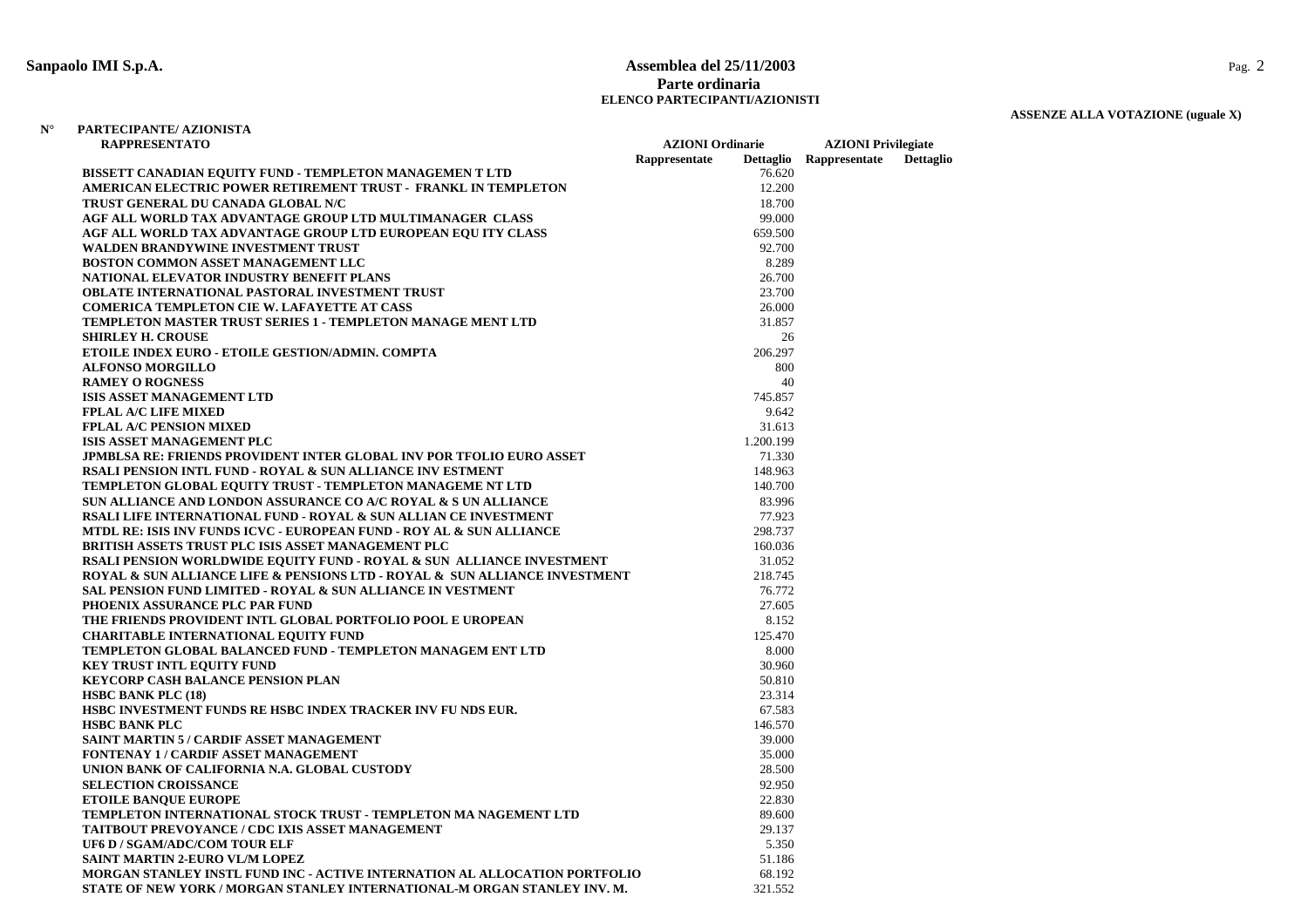#### **Sanpaolo IMI S.p.A. Assemblea del 25/11/2003** Pag. 3 **Parte ordinariaELENCO PARTECIPANTI/AZIONISTI**

### **ASSENZE ALLA VOTAZIONE (uguale X)**

| <b>RAPPRESENTATO</b>                                                            | <b>AZIONI</b> Ordinarie |           | <b>AZIONI</b> Privilegiate |                  |  |
|---------------------------------------------------------------------------------|-------------------------|-----------|----------------------------|------------------|--|
|                                                                                 | Rappresentate           |           | Dettaglio Rappresentate    | <b>Dettaglio</b> |  |
| MS INTERNATIONAL FUND MORGAN STANLEY INVESTMENT MA NAGEMENT                     |                         | 101.988   |                            |                  |  |
| <b>EQUINOOR RE: NBK INVESTMENT MANAGEMENT MS</b>                                |                         | 13.760    |                            |                  |  |
| <b>HERMES ASSURED LIMITED - EURO TRACKER</b>                                    |                         | 444.896   |                            |                  |  |
| THE TRUSTEES OF BT PENSION SCHEME                                               |                         | 824.517   |                            |                  |  |
| <b>ROYAL MAIL PENSION PLAN - HERMES</b>                                         |                         | 249.676   |                            |                  |  |
| <b>TEMPLETON GLOBAL STOCK TRUST - TEMPLETON MANAGEMEN T LTD</b>                 |                         | 21.442    |                            |                  |  |
| US TRUST EUROPEAN STOCK FUND TECHN. & SUPP. SERV. INC                           |                         | 62.270    |                            |                  |  |
| OPPENHEIMER GLOBAL GROWTH AND INCOME FUND                                       |                         | 23.400    |                            |                  |  |
| <b>EMPLOYEES RETIREMENT SYSTEM OF PR ELECTRIC POWER</b>                         |                         | 14.600    |                            |                  |  |
| MET INVESTORS SERIES TRUST - STATE STREET RESEARCH CONCENTRATE                  |                         | 214.919   |                            |                  |  |
| <b>BOISE CASCADE CORPORATION MASTER TRUST</b>                                   |                         | 79.189    |                            |                  |  |
| <b>HARBOR INTERNATIONAL FUND</b>                                                |                         | 7.008.025 |                            |                  |  |
| <b>GENERAL ELECTRIC PENSION TRUST</b>                                           |                         | 249.566   |                            |                  |  |
| THE WELLCOME TRUST                                                              |                         | 249.552   |                            |                  |  |
| <b>BILL AND MELINDA GATES FOUNDATION</b>                                        |                         | 683.000   |                            |                  |  |
| <b>MASTERS SELECT INTERNATIONAL FUND</b>                                        |                         | 739.300   |                            |                  |  |
| TEMPLETON INTERNATIONAL STOCK FUND - TEMPLETON MAN AGEMENT LTD                  |                         | 1.015.950 |                            |                  |  |
| INTERNATIONAL BANK FOR RECONSTRUCTION AND DEVELOPM ENT                          |                         | 228.480   |                            |                  |  |
| METROPOLITAN LIFE INSURANCE COMPANY                                             |                         | 235.000   |                            |                  |  |
| AGF ALL WORLD TAX ADVANTAGE GROUP LTD INTERNATIONA L VALUE AGF MANAGEMENT LTD   |                         | 100.900   |                            |                  |  |
| <b>HARMONY OVERSEAS EQUITY POOL</b>                                             |                         | 72.300    |                            |                  |  |
| AGF INTERNATIONAL VALUE FUND                                                    |                         | 6.430.000 |                            |                  |  |
| THE BOARD OF TRUSTEES OF LELAND STANFORD JUNIOR UN IVERSITY-STANFORD MANAGEMENT |                         | 6.800     |                            |                  |  |
| CO                                                                              |                         |           |                            |                  |  |
| <b>LEVI STRAUSS &amp; CO. MASTER TRUST</b>                                      |                         | 81.600    |                            |                  |  |
| <b>MANNING &amp; NAPIER INTERNATIONAL SERIES FUND INC</b>                       |                         | 51.300    |                            |                  |  |
| <b>HARBOR CAPITAL GROUP TRUST</b>                                               |                         | 433.100   |                            |                  |  |
| <b>GORDON FAMILY TRUST</b>                                                      |                         | 138.000   |                            |                  |  |
| <b>TEMPLETON MASTER TRUST SERIES 2 - TEMPLETON MANAGE MENT LTD</b>              |                         | 34.700    |                            |                  |  |
| OLIN PENSION PLANS MASTER RETIREMENT TRUST                                      |                         | 32.300    |                            |                  |  |
| SUMMIT VIT EAFE INTERNATIONAL INDEX FUND                                        |                         | 3.400     |                            |                  |  |
| SUMMIT EAFE INTERNATIONAL INDEX FUND                                            |                         | 2.027     |                            |                  |  |
| THE NORTHERN TRUST COMPANY AVFC RE                                              |                         | 90.000    |                            |                  |  |
| VAN KAMPEN SERIES FUND INC. VAN KAMPEN GLOBAL EQUI TY ALLOCATION FUND           |                         | 19.252    |                            |                  |  |
| <b>GLOBAL OPPORTUNISTIC FUND</b>                                                |                         | 941       |                            |                  |  |
| <b>CALIFORNIA STATE TEACHERS RETIREMENT SYSTEM</b>                              |                         | 167.021   |                            |                  |  |
| MSDW INVESTMENT MANAGEMENT ACTIVE                                               |                         | 77.473    |                            |                  |  |
| MORGAN STANLEY INV. MANAGEMENT                                                  |                         | 31.863    |                            |                  |  |
| <b>HARRIS ASSOCIATES</b>                                                        |                         | 6.882.200 |                            |                  |  |
| 3204 BARIOGLIO MARCO                                                            | 250                     | 250       |                            |                  |  |
|                                                                                 |                         |           |                            |                  |  |
| <b>2989 BECHERE PIETRO MARIA</b>                                                | 1.000                   | 1.000     |                            |                  |  |
|                                                                                 |                         |           |                            |                  |  |
| 3239 BENESSIA ANGELO                                                            | 10.550                  | 10.000    |                            |                  |  |
| - PER DELEGA DI                                                                 |                         |           |                            |                  |  |
| <b>MACCAGNO CRISTIANA</b>                                                       |                         | 550       |                            |                  |  |
| <b>3194 BOLZANI ROBERTO</b>                                                     | 837                     | 837       |                            |                  |  |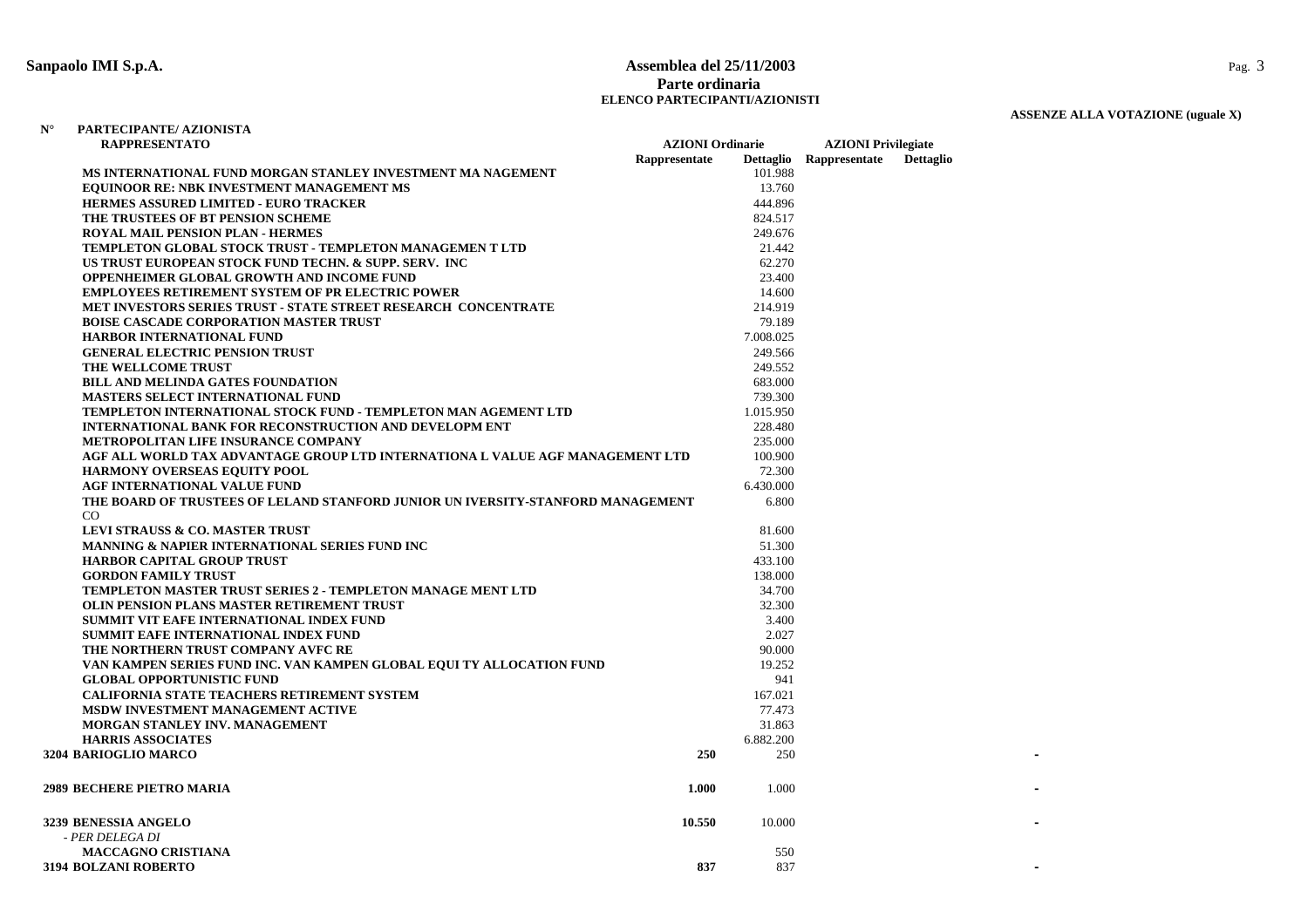#### **Sanpaolo IMI S.p.A. Assemblea del 25/11/2003** Pag. 4 **Parte ordinariaELENCO PARTECIPANTI/AZIONISTI**

| $\mathbf{N}^\circ$<br>PARTECIPANTE/ AZIONISTA<br><b>RAPPRESENTATO</b> | <b>AZIONI</b> Ordinarie |                  | <b>AZIONI</b> Privilegiate                  |  |
|-----------------------------------------------------------------------|-------------------------|------------------|---------------------------------------------|--|
|                                                                       | Rappresentate           |                  | Dettaglio Rappresentate<br><b>Dettaglio</b> |  |
| 3069 BOTTAZZI GIOVANNI                                                | 550                     | 550              |                                             |  |
| 3004 BRIANO GIULIANO GIORGIO                                          | 1.700                   | 1.700            |                                             |  |
| 2959 CARADONNA GIOVANNI FRANCESCO                                     | 5                       | 5                |                                             |  |
| 3086 CASSINELLI GERMANO                                               | 1.800                   |                  |                                             |  |
| - PER DELEGA DI                                                       |                         |                  |                                             |  |
| <b>TOMASETIG ANNA</b>                                                 |                         | 1.800            |                                             |  |
| 2993 CASTELLINO ONORATO                                               | 108.662.399             |                  | 157.341.052                                 |  |
| - IN RAPPRESENTANZA DI                                                |                         |                  |                                             |  |
| <b>COMPAGNIA DI SAN PAOLO</b>                                         |                         | 108.662.399      | 157.341.052                                 |  |
| 3238 CERRATO STEFANO                                                  | $\mathbf{1}$            | -1               |                                             |  |
| <b>3112 CHIECO LUIGI</b>                                              | 254                     | 254              |                                             |  |
| 3220 CIRRI FRANCA                                                     | 3.054.131               | 3.054.131        |                                             |  |
| <b>2945 CODAZZI SIMONA</b>                                            | 10.580.561              |                  |                                             |  |
| - PER DELEGA DI                                                       |                         |                  |                                             |  |
| FONTANA FINANZIARIA SPA                                               |                         | 4.108.731        |                                             |  |
| OTTOLENGHI LUISA BONA                                                 |                         | 13.500           |                                             |  |
| <b>MORTARA RAFFAELLA</b>                                              |                         | 9.550            |                                             |  |
| <b>ZIPORA SPA</b>                                                     |                         | 141.250          |                                             |  |
| OTTOLENGHI VALERIA EMMA                                               |                         | 7.000            |                                             |  |
| UNIONE FIDUCIARIA SPA                                                 |                         | 514.400          |                                             |  |
| <b>FONTANA ENIO</b>                                                   |                         | 713.000          |                                             |  |
| VIGANO' LINA ERNESTA                                                  |                         | 14.000           |                                             |  |
| <b>FONTANA LUIGI</b>                                                  |                         | 20.000           |                                             |  |
| <b>LODOLINI ZENAIDE</b>                                               |                         | 4.000            |                                             |  |
| <b>OTTOLENGHI EMILIO</b>                                              |                         | 320.000          |                                             |  |
| <b>OTTOLENGHI GUIDO</b>                                               |                         | 39.000           |                                             |  |
| <b>OTTOLENGHI ALBERTO</b>                                             |                         | 17.399           |                                             |  |
| LA PETROLIFERA ITALO RUMENA SPA<br>3115 D'AMODIO FRANCESCO            | 500                     | 4.658.731<br>500 |                                             |  |
|                                                                       |                         |                  |                                             |  |
| 3205 DE BENEDETTI DANIELE                                             | 15.834.530              |                  |                                             |  |
| - PER DELEGA DI                                                       |                         |                  |                                             |  |
| <b>FONDAZIONE MONTE DEI PASCHI DI SIENA</b>                           |                         | 15.834.530       |                                             |  |
| 3007 DEBERNARDI GIANCARLO                                             | 344                     | 344              |                                             |  |
| 3180 DORIA PATRIZIA SANTINA                                           | 1.350                   | 1.350            |                                             |  |
| 3188 EMALDI RAFFAELLO                                                 | 1.500                   | 1.500            |                                             |  |
| <b>3042 FACCIO DANTE</b>                                              | 1.000                   | 1.000            |                                             |  |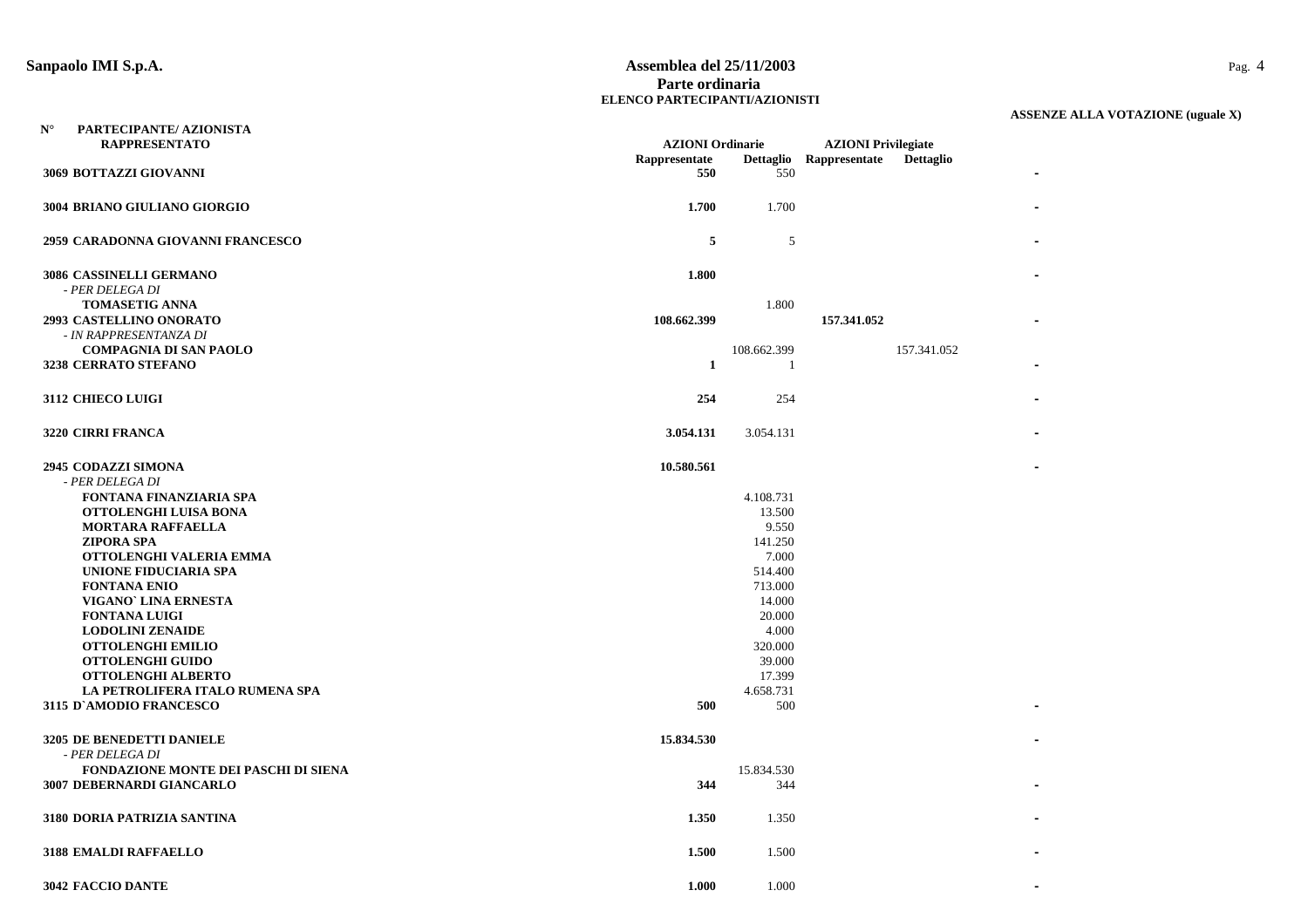#### **Sanpaolo IMI S.p.A. Assemblea del 25/11/2003** Pag. 5 **Parte ordinariaELENCO PARTECIPANTI/AZIONISTI**

| $N^{\circ}$<br>PARTECIPANTE/ AZIONISTA                                  |                         |             |                            |                  |  |
|-------------------------------------------------------------------------|-------------------------|-------------|----------------------------|------------------|--|
| <b>RAPPRESENTATO</b>                                                    | <b>AZIONI</b> Ordinarie |             | <b>AZIONI Privilegiate</b> |                  |  |
|                                                                         | Rappresentate           |             | Dettaglio Rappresentate    | <b>Dettaglio</b> |  |
| 3227 FERRERO LUIGINA                                                    | 1.580                   |             |                            |                  |  |
| - PER DELEGA DI                                                         |                         |             |                            |                  |  |
| <b>BRIANO BARBARA</b>                                                   |                         | 830         |                            |                  |  |
| PREGNO CATERINA                                                         |                         | 750         |                            |                  |  |
| 2972 FIGNAGNANI CHIARA                                                  | 1.120.602               | 32.532      |                            |                  |  |
| - PER DELEGA DI                                                         |                         |             |                            |                  |  |
| <b>IMMOBILIARE MAGENTA DI CIRRI FRANCA &amp; C. SNC</b> (Usufruttuario) |                         | 650.000     |                            |                  |  |
| Titolare: Cofimo Fiduciaria                                             |                         |             |                            |                  |  |
| GE.IM.CA SNC DI FIGNAGNANI PAOLO & C. (Usufruttuario)                   |                         | 200.000     |                            |                  |  |
| Titolare: Cofimo Fiduciaria                                             |                         |             |                            |                  |  |
| <b>COFIMO FIDUCIARIA SPA</b>                                            |                         | 195.000     |                            |                  |  |
| PROMOGEST SRL                                                           |                         | 10.770      |                            |                  |  |
| <b>FIGNAGNANI GIACOMO</b>                                               |                         | 32.300      |                            |                  |  |
| 2961 FIGNAGNANI PAOLO                                                   | 13.282                  | 13.282      |                            |                  |  |
|                                                                         |                         |             |                            |                  |  |
| 2963 FINOTTI ANTONIO                                                    | 74.903.861              |             | 134.968.267                |                  |  |
| - PER DELEGA DI                                                         |                         |             |                            |                  |  |
| FONDAZIONE CASSA DI RISPARMIO DI GORIZIA                                |                         | 11.416.044  |                            |                  |  |
| - IN RAPPRESENTANZA DI                                                  |                         |             |                            |                  |  |
| <b>FONDAZIONE CASSA DI RISPARMIO DI PADOVA E ROVIGO</b>                 |                         | 63.487.817  |                            | 134.968.267      |  |
| 3062 GALANTUCCI SERGIO                                                  | 1.000                   | 1.000       |                            |                  |  |
|                                                                         |                         |             |                            |                  |  |
| 3243 GALLO ANGELA                                                       | 350                     | 350         |                            |                  |  |
|                                                                         |                         |             |                            |                  |  |
| 2973 GILI ALDO                                                          | 5.000                   | 5.000       |                            |                  |  |
|                                                                         |                         |             |                            |                  |  |
| 3228 GOI DEFENDENTE                                                     | 11.851                  | 7.851       |                            |                  |  |
| - PER DELEGA DI                                                         |                         |             |                            |                  |  |
| <b>CERUTTI ROSA</b>                                                     |                         | 4.000       |                            |                  |  |
| 3119 GOMEZ ACEBO CALPARSORO RICARDO                                     | 141.661.782             |             |                            |                  |  |
| - PER DELEGA DI                                                         |                         |             |                            |                  |  |
| <b>SCH PREVISION SA DE SEGUROS Y REASEGUROS</b>                         |                         | 200.000     |                            |                  |  |
| <b>SANTUSA HOLDING SL</b>                                               |                         | 125.260.424 |                            |                  |  |
| <b>BANCO MADESANT S.U. SA</b>                                           |                         | 16.201.358  |                            |                  |  |
| 3114 GORRIERI ENNIO ROBERTO MARIO                                       | 1.100                   | 1.100       |                            |                  |  |
| 3121 GUGLIELMINO PAOLO                                                  | <b>100</b>              | 100         |                            |                  |  |
|                                                                         |                         |             |                            |                  |  |
| <b>2997 GUIGAS GIULIO</b>                                               | <b>100</b>              | 100         |                            |                  |  |
|                                                                         |                         |             |                            |                  |  |
| 2902 INCLETOLLI MAURO                                                   | 103                     | 103         |                            |                  |  |
| 2921 IVALDI PAOLO                                                       | 2.605                   | 2.605       |                            |                  |  |
|                                                                         |                         |             |                            |                  |  |
| 3075 LO CASCIO CARLO                                                    | 550                     | 550         |                            |                  |  |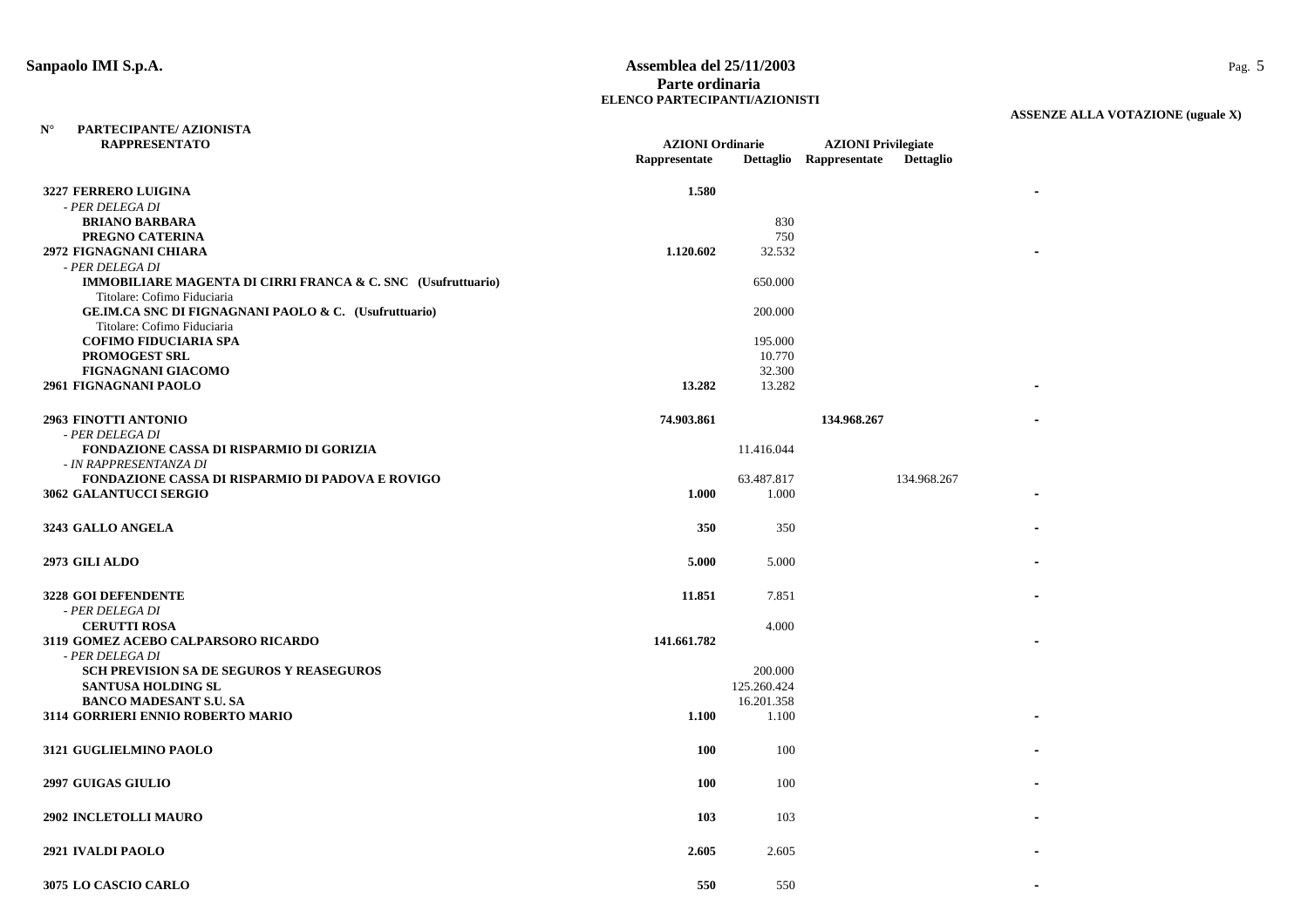**PARTECIPANTE/ AZIONISTA**

**N°**

#### **Sanpaolo IMI S.p.A. Assemblea del 25/11/2003** Pag. 6 **Parte ordinariaELENCO PARTECIPANTI/AZIONISTI**

| <b>RAPPRESENTATO</b>                                                            | <b>AZIONI</b> Ordinarie |           | <b>AZIONI Privilegiate</b> |                  |
|---------------------------------------------------------------------------------|-------------------------|-----------|----------------------------|------------------|
|                                                                                 | Rappresentate           |           | Dettaglio Rappresentate    | <b>Dettaglio</b> |
| <b>3118 LOVERRE SILVIA</b>                                                      | 18.879.553              |           |                            |                  |
| - PER DELEGA DI                                                                 |                         |           |                            |                  |
| STATE BOSTON RETIREMENT SYSTEM COMMONWEALTH OF MAS SACHUSETTS                   |                         | 20.384    |                            |                  |
| PACIFIC GAS & ELECTRIC NUCLEAR FAC DECOMM TRUST                                 |                         | 26.905    |                            |                  |
| <b>BELLSOUTH CORPORATION REPRESENTABLE EMPLOYEES HEAL TH CARE TRUST-RETIREE</b> |                         | 27.650    |                            |                  |
| BELLSOUTH CORPORATION MASTER PENSION TRUST                                      |                         | 120.115   |                            |                  |
| <b>BALZAC UMBRELLA INDEX COMPARTIMENT BALZAC FINANCIA LS INDEX</b>              |                         | 1.250     |                            |                  |
| <b>FS BELEGGINGSFONDS COMPARTIMENT FS AANDELEFONDS EU ROPA</b>                  |                         | 12.000    |                            |                  |
| STREETTRACKSSM MSCI PAN EUROSM ETF                                              |                         | 118.816   |                            |                  |
| STREETTRACKSSM MSCI EUROPE FINANCIAL SM ETF                                     |                         | 12.437    |                            |                  |
| <b>STATE STREET EUROPE ENHANCED</b>                                             |                         | 137.873   |                            |                  |
| <b>BALZAC UMBRELLA INDEX COMPARTIMENT BALZAC EUROPE I NDEX</b>                  |                         | 4.750     |                            |                  |
| <b>BALZAC WORLD INDEX</b>                                                       |                         | 59.426    |                            |                  |
| <b>BALZAC ITALY INDEX</b>                                                       |                         | 7.166     |                            |                  |
| <b>PANAGORA GROUP TRUST</b>                                                     |                         | 5.209     |                            |                  |
| <b>BALZAC EUROPE INDEX</b>                                                      |                         | 236.036   |                            |                  |
| THE PRUDENTIAL INSURANCE COMPANY OF AMERICA                                     |                         | 1.200     |                            |                  |
| EUROPE INDEX PLUS COMMON TRUST FUND                                             |                         | 307.959   |                            |                  |
| THE COMMON TRUST FUND                                                           |                         | 1.047.421 |                            |                  |
| STATE STREET BANK AND TRUST FUNDS FOR EMPLOYEE TRU STS                          |                         | 641.385   |                            |                  |
| <b>STATE STREET BANK AND TRUST FUND FOR EMPLOYER TRUS TS</b>                    |                         | 1.159.761 |                            |                  |
| <b>INTERNATIONAL MARKETS FUND</b>                                               |                         | 10.550    |                            |                  |
| <b>IBM TAX DEFERRED SAVING PLAN</b>                                             |                         | 3.232     |                            |                  |
| THE MUTUAL AID ASSOCIATION OF PREFECTURAL GOVERNME NT                           |                         | 16.050    |                            |                  |
| <b>GOVERNMENT PENSION INVESTMENT FUND</b>                                       |                         | 770.291   |                            |                  |
| SMITHKLINE BEECHAM MASTER RETIREMENT TRUST                                      |                         | 11.396    |                            |                  |
| PENSION INVESTMENT FUND                                                         |                         | 8.422     |                            |                  |
| HITACHI FOREIGN EQUITY MOTHER FUND (S)                                          |                         | 23.302    |                            |                  |
| PENSION FUND ASSOCIATION FOR LOCAL GOVERNMENT OFFI CIALS                        |                         | 47.700    |                            |                  |
| <b>SSGA GLOBAL INDEX PLUS TRUST</b>                                             |                         | 131.050   |                            |                  |
| RHODE ISLAND EMPLOYEES RETIREMENT SYSTEMS POOLED T RUST                         |                         | 89.750    |                            |                  |
| <b>MSCI TRANSITION COMMON TRUST FUND 1</b>                                      |                         | 11.000    |                            |                  |
| <b>MANVILLE PERSONAL INJURY SETTLEMENT TRUST</b>                                |                         | 13.300    |                            |                  |
| <b>MELLON GLOBAL FUNDS PLC</b>                                                  |                         | 26.176    |                            |                  |
| <b>CANADIAN LIQUID AIR LIMITED</b>                                              |                         | 6.450     |                            |                  |
| <b>ALGOMA STEEL PENSION PLAN</b>                                                |                         | 2.911     |                            |                  |
| <b>USAZ TEMPLETON DEV MKT FUND</b>                                              |                         | 3.405     |                            |                  |
| STATE OF CONNECTICUT RETIREMENT FUND                                            |                         | 101.548   |                            |                  |
| LUCENT TECHNOLOGIES INC. MASTER PENSION TRUST                                   |                         | 170.810   |                            |                  |
| <b>CALIFORNIA PUBLIC EMPLOYEES RETIREMENT SYSTEM</b>                            |                         | 499.251   |                            |                  |
| <b>PGGM</b>                                                                     |                         | 17.771    |                            |                  |
| <b>BT PENSION FUND</b>                                                          |                         | 1.103.785 |                            |                  |
| TD WATERHOUSE EUROPEAN INDEX FUND                                               |                         | 1.264     |                            |                  |
| ARLINGTON COUNTY SUPPLEMENTAL RETIREMENT SYSTEM                                 |                         | 40.900    |                            |                  |
| <b>FISHER INVESTMENTS INC</b>                                                   |                         |           |                            |                  |
|                                                                                 |                         | 466.750   |                            |                  |
| <b>MINEWORKERS PENSION SCHEME</b>                                               |                         | 338.134   |                            |                  |
| TIAA CREF INSTITUTIONAL INTERNATIONAL EQUITY INDEX FUND                         |                         | 10.422    |                            |                  |
| THE BLUE SHIELD OF CALIFORNIA EMPLOYEES RETIREMENT PLAN                         |                         | 8.070     |                            |                  |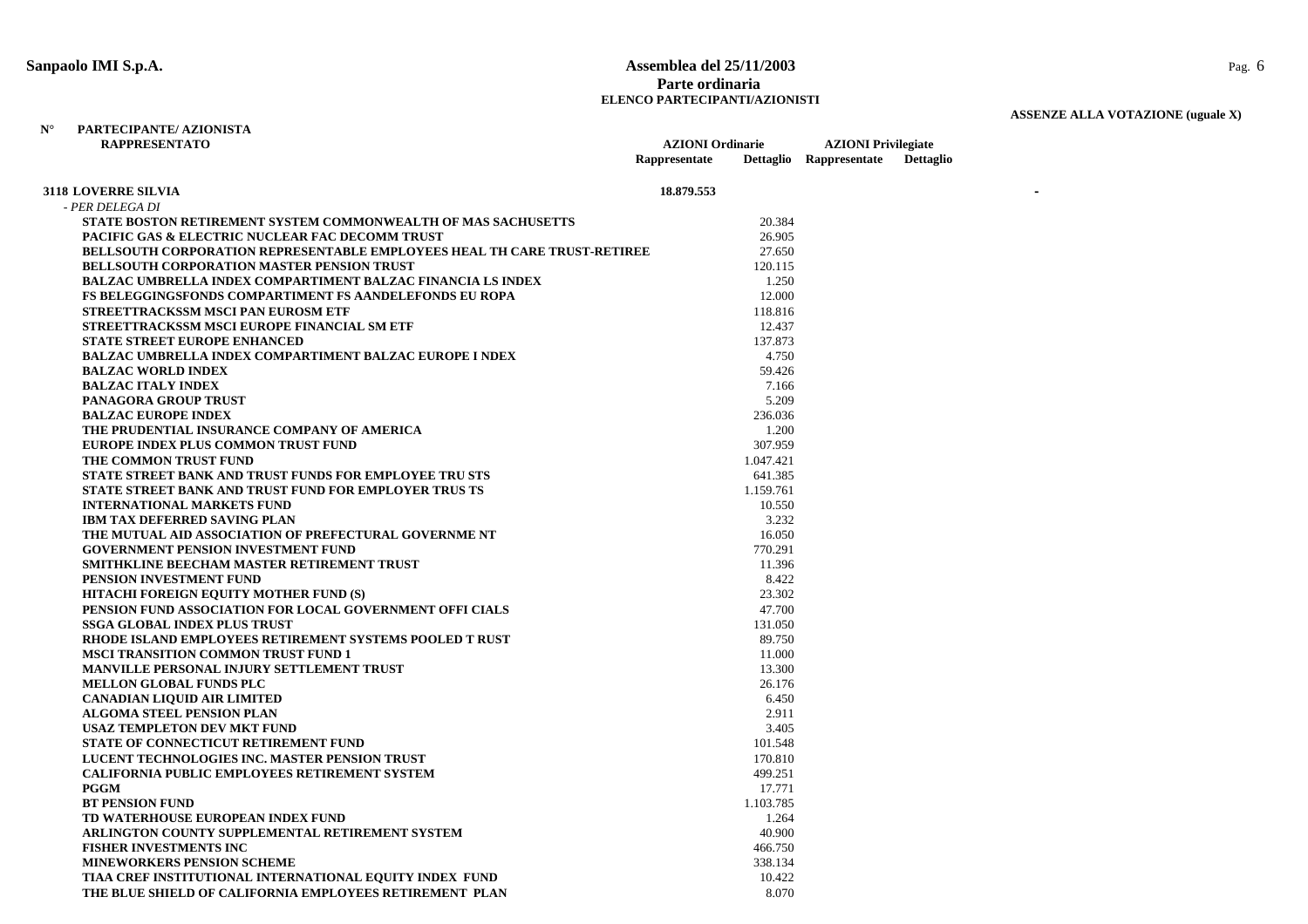#### **Sanpaolo IMI S.p.A. Assemblea del 25/11/2003** Pag. 7 **Parte ordinariaELENCO PARTECIPANTI/AZIONISTI**

### **ASSENZE ALLA VOTAZIONE (uguale X)**

| <b>RAPPRESENTATO</b><br><b>AZIONI Ordinarie</b>                               |               |         | <b>AZIONI</b> Privilegiate |                  |
|-------------------------------------------------------------------------------|---------------|---------|----------------------------|------------------|
|                                                                               | Rappresentate |         | Dettaglio Rappresentate    | <b>Dettaglio</b> |
| <b>COLLEGE RETIREMENT EQUITIES FUND</b>                                       |               | 531.716 |                            |                  |
| MTDL RE: AQUILA EUROPEAN EQUITY INDEX FUND                                    |               | 207.551 |                            |                  |
| <b>BARCLAYS GLOBAL INVESTORS LTD RE: AQUILA LIFE EUR. EQUITY INDEX FUND</b>   |               | 505.779 |                            |                  |
| <b>BGI RE: AQUILA LIFE MULTINATIONAL LOCAL EUROPEAN I NDEX FUND</b>           |               | 9.203   |                            |                  |
| INDEPENDENT ORDERS OF FORESTERS INTL - TEMPLETON M ANAGEMENT LTD              |               | 85.150  |                            |                  |
| <b>BANK OF NEW YORK</b>                                                       |               | 57.200  |                            |                  |
| FIRSTAR - AFFINITY HEALTH SYSTEM - TEMPLETON INVES TMENT COUNSEL              |               | 1.900   |                            |                  |
| <b>GENERAL MOTORS STATE STREET SALARIED EAFE INDEX</b>                        |               | 9.550   |                            |                  |
| <b>GM - STATE STREET HOURLY EAFE INDEX</b>                                    |               | 26.900  |                            |                  |
| <b>GENERAL MOTORS TEMPLETON HOURLY</b>                                        |               | 244.900 |                            |                  |
| <b>CALIFORNIA PHYSICIANS SERVICE</b>                                          |               | 38.205  |                            |                  |
| <b>GENERAL MOTORS TEMPLETON SALARIED</b>                                      |               | 81.800  |                            |                  |
| <b>GE PENSION LIMITED MEGA 500</b>                                            |               | 7.510   |                            |                  |
| <b>GE PENSION LIMITED RE: SSGA EUROPE</b>                                     |               | 74.209  |                            |                  |
| <b>GMO WOOLLEY</b>                                                            |               | 15.300  |                            |                  |
| <b>INDIANA PERF-BGI EAFE-INVESTORS BANK AND TRUST</b>                         |               | 29.722  |                            |                  |
| <b>BELL ATLANTIC MASTER TRUST (40)</b>                                        |               | 36.946  |                            |                  |
| <b>METROPOLITAN LIFE INSURANCE COMPANY (70)</b>                               |               | 10.450  |                            |                  |
| <b>TEACHERS RETIREMENT SYSTEM STATE OF ILLINOIS(59)</b>                       |               | 460.000 |                            |                  |
| <b>INTERNATIONAL BANK FOR RECONSTRUCTION AND DEVELOPM ENT (4)</b>             |               | 274     |                            |                  |
| <b>BELL ATLANTIC MASTER TRUST (157)</b>                                       |               | 26.850  |                            |                  |
| <b>CD ENTERPRISES</b>                                                         |               | 4.400   |                            |                  |
| <b>BELL ATLANTIC MASTER TRUST (158)</b>                                       |               | 265.800 |                            |                  |
| <b>CALIFORNIA STATE TEACHERS RETIREMENT SYSTEM (84)</b>                       |               | 337.673 |                            |                  |
| <b>INTERNATIONAL BANK FOR RECONSTRUCTION AND DEVELOPM ENT (202)</b>           |               | 52.292  |                            |                  |
| <b>CALIFORNIA STATE TEACHERS RETIREMENT SYSTEM (180)</b>                      |               | 118.925 |                            |                  |
| <b>INTERNATIONAL BANK FOR RECONSTRUCTION AND DEVELOPM ENT (201)</b>           |               | 425     |                            |                  |
| <b>FORTRESS INTERNATIONAL EQUITY PARTNERSHIP `B`</b>                          |               | 3.700   |                            |                  |
| <b>BAKER HUGHES INC. TRUST</b>                                                |               | 69.500  |                            |                  |
| DUKE ENERGY CO. MASTER RETIREMENT                                             |               | 15.777  |                            |                  |
| TREASURER OF THE STATE OF NORTH CAROLINA EQUITY IN VESTMENT FUND POOLED TRUST |               | 43.800  |                            |                  |
| <b>FLORIDA STATE BOARD OF ADMINISTRATION PUBLIC FUND</b>                      |               | 76.327  |                            |                  |
| FORD MOTOR COMPANY DEFINED BENEFIT MASTER TRUST                               |               | 74.445  |                            |                  |
| LOS ANGELES CITY EMPLOYEES RETIREMENT SYSTEM                                  |               | 46.686  |                            |                  |
| <b>PITCAIRN FUNDS</b>                                                         |               | 8.100   |                            |                  |
| <b>RCB TRUST CO FUND GRANTOR TRUSTS</b>                                       |               | 7.500   |                            |                  |
| <b>FEBT RCB EUROPEAN FUND FOR EMPLOYEE BENEFIT TRUST</b>                      |               | 15.000  |                            |                  |
| <b>HK MONETARY AUTHORITY</b>                                                  |               | 47.850  |                            |                  |
| <b>WAYCROSSE INC.</b>                                                         |               | 15.245  |                            |                  |
| MANUFACTURES INVESTMENT TRUST                                                 |               | 72.680  |                            |                  |
| MLI TEMPLETON INTERNATIONAL EQUITY                                            |               | 30.800  |                            |                  |
| <b>CHANCELLOR LGT ASSET MANAGEMENT INC.</b>                                   |               | 14.782  |                            |                  |
| E & P MANULIFE BALANCED ASSET ALLOCATION PORTFOLIO                            |               | 670     |                            |                  |
| XEROX CANADA EMPLOYEES RETIREMENT PLAN                                        |               | 22.200  |                            |                  |
| <b>MANULIFE INVESTMENT EXCHANGE FUNDS CORPORATION</b>                         |               | 2.500   |                            |                  |
| AMERICAN RED CROSS RETIREMENT SYSTEM                                          |               | 34.105  |                            |                  |
| PENSION SYSTEMS FOR THE EMPLOYEES OF THE STATE OF MARYLAND                    |               | 72.728  |                            |                  |
| <b>ONTARIO TEACHERS PENSION PLAN BOARD</b>                                    |               | 13.420  |                            |                  |
| CANADA PENSION PLAN INVESTMENT BOARD                                          |               | 368.714 |                            |                  |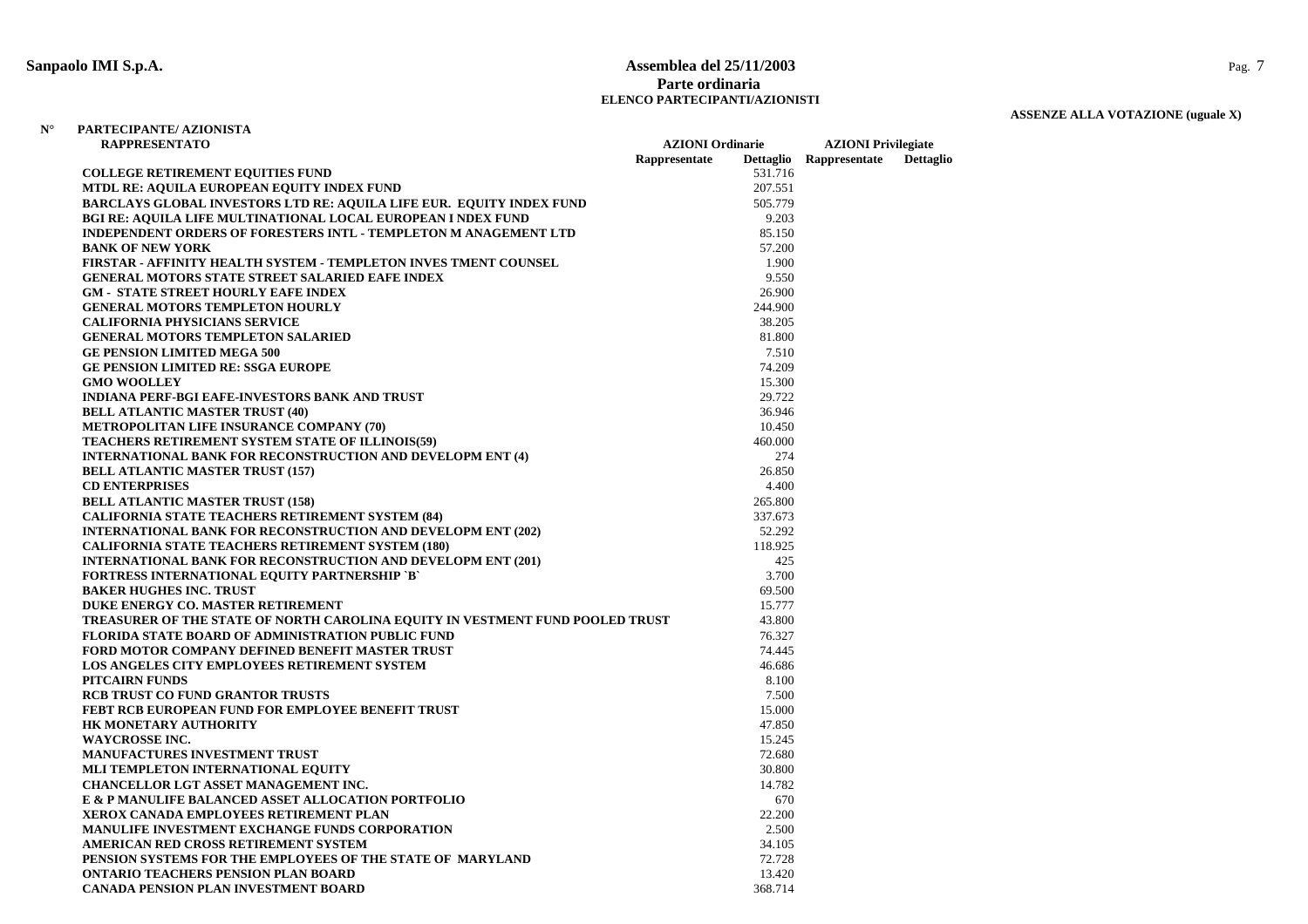#### **Sanpaolo IMI S.p.A. Assemblea del 25/11/2003** Pag. 8 **Parte ordinariaELENCO PARTECIPANTI/AZIONISTI**

# **ASSENZE ALLA VOTAZIONE (uguale X)**

| <b>RAPPRESENTATO</b>                                                             |               | <b>AZIONI Ordinarie</b> |                         | <b>AZIONI</b> Privilegiate |  |
|----------------------------------------------------------------------------------|---------------|-------------------------|-------------------------|----------------------------|--|
|                                                                                  | Rappresentate |                         | Dettaglio Rappresentate | Dettaglio                  |  |
| ONTARIO MUNICIPAL EMPLOYEES RETIREMENT SYSTEM                                    |               | 572.508                 |                         |                            |  |
| UNIVERSITY OF TORONTO MASTER TRUST                                               |               | 1.023                   |                         |                            |  |
| <b>GOVERNING COUNCIL OF THE UNIVERSITY OF TORONTO</b>                            |               | 1.350                   |                         |                            |  |
| THE COSMOPOLITAN FUND                                                            |               | 25.134                  |                         |                            |  |
| <b>BARCLAYS GLOBAL INVESTORS</b>                                                 |               | 1.280.608               |                         |                            |  |
| IG TEMPLETON INTERNATIONAL EQUITY FUND                                           |               | 28.045                  |                         |                            |  |
| IG TEMPLETON INTERNATIONAL EQUITY CLASS SERIES                                   |               | 2.543                   |                         |                            |  |
| PROMEDIA HEALTH SYSTEM                                                           |               | 3.900                   |                         |                            |  |
| <b>TRANSAMERICA LIFE INSURANCE AND ANNUITY</b>                                   |               | 17.165                  |                         |                            |  |
| <b>BELL COMMUNICATIONS RESEARCH PLAN</b>                                         |               | 54.345                  |                         |                            |  |
| <b>BOARD OF PENSIONS OF THE PRESBITERIAN CHURCH</b>                              |               | 106.535                 |                         |                            |  |
| <b>COMMONWEALTH OF PENNSYLVANIA</b>                                              |               | 246.170                 |                         |                            |  |
| MASTER CUST. AGRMT BETWEEN COMM.OF PENN.TREAS.DPT. AND MELLON STATE EMPL. RETIR. |               | 84.450                  |                         |                            |  |
| <b>CHRYSLER CANADA LTD CANADIAN MASTER TRUST</b>                                 |               | 71.650                  |                         |                            |  |
| THE COSMOPOLITAN INVESTMENT FUND                                                 |               | 9.199                   |                         |                            |  |
| <b>ENERGY EAST MASTER TRUST</b>                                                  |               | 28.950                  |                         |                            |  |
| FIDELITY CONCORD STREET TRUST - SPARTAN INTERNATIO NAL FUND                      |               | 56.916                  |                         |                            |  |
| IG TEMPLETON WORLD ALLOCATION FUND                                               |               | 17.460                  |                         |                            |  |
| <b>JOHN DEER PENSION TRUST</b>                                                   |               | 108.630                 |                         |                            |  |
| MINN. TEACHERS RETIREMENT FUND ASSOCIATION                                       |               | 17.105                  |                         |                            |  |
| PROMEDICA HEALTH SYSTEM                                                          |               | 8.615                   |                         |                            |  |
| <b>SYRACUSE UNIVERSITY</b>                                                       |               | 29.000                  |                         |                            |  |
| <b>EMERALD INTERNATIONAL EQUITY INDEX FUND</b>                                   |               | 40.209                  |                         |                            |  |
| <b>EMERALD GLOBAL EQUITY POOLED FUND TRUST</b>                                   |               | 5.381                   |                         |                            |  |
| TD INTERNATIONAL INDEX FUND                                                      |               | 4.803                   |                         |                            |  |
| <b>SEA RAY BOAT</b>                                                              |               | 29.585                  |                         |                            |  |
| TD EUROPEAN INDEX FUND                                                           |               | 6.655                   |                         |                            |  |
| TEACHERS RETIREMENT ALLOWANCES FUND                                              |               | 237                     |                         |                            |  |
| THE WILLIAM AND FLORA HEWLETT FOUNDATION                                         |               | 5.300                   |                         |                            |  |
| <b>FLORIDA RETIREMENT SYSTEM</b>                                                 |               | 187.525                 |                         |                            |  |
| NORFOLK COUNTY RETIREMENT SYSTEM                                                 |               | 3.732                   |                         |                            |  |
| TRUST FOR RETIREE MEDICAL DENTAL AND LIFE INSURANC E PLAF OF ARMY                |               | 14.825                  |                         |                            |  |
| RETIREMENT ANNUITY PLAN FOR EMPLOYEES OF THE ARMY FORCE                          |               | 60.685                  |                         |                            |  |
| ARMY AND AIR FORCE EXCHANGE SERVICE                                              |               | 7.655                   |                         |                            |  |
| MICHIGAN EDUCATION ASSOCIATION                                                   |               | 23.600                  |                         |                            |  |
| <b>MELLON CAPITAL MGMT CORP</b>                                                  |               | 2.417                   |                         |                            |  |
| <b>COMMONWEALTH OF PENNSYLVANIA PUBLIC SCHOOL EMPLOYE ES RETIREMENT SYSTEM</b>   |               | 424.593                 |                         |                            |  |
| <b>CONNECTICUT GENERAL LIFE INSURANCE COMPANY</b>                                |               | 3.891                   |                         |                            |  |
| MELLON BANK NA DECOMMISSIONING TRUST COLLECTIVE IN V FUND PLAN                   |               | 76.906                  |                         |                            |  |
| <b>MCM/JNL INTERNATIONAL SERIES</b>                                              |               | 11.450                  |                         |                            |  |
| ISS/GVAS/272/STATE STREET INSTITUTIONAL SHARE SERV ICES                          |               | 7.302                   |                         |                            |  |
| MELLON BANK NA EMPLOYEE BENEFIT COLLECTIVE INVEST. PLAN                          |               | 103.761                 |                         |                            |  |
| <b>DREYFUS INTL STOCK INDEX FUND</b>                                             |               | 13.512                  |                         |                            |  |
| <b>MCDERMOTT INC. MASTER TRUST</b>                                               |               | 1.954                   |                         |                            |  |
| MELLO BANK NA CHARITABLE FOUNDATIONS COLLECTIVE IN V. FUND PLAN                  |               | 233.205                 |                         |                            |  |
| <b>MOTORS INSURANCE CO.</b>                                                      |               | 12.355                  |                         |                            |  |
| NATIONAL PENSIONS RESERVE FUND COMMISSION ACTING                                 |               | 1.285.851               |                         |                            |  |
| DUKE ENERGY CORPORATION MASTER DECOMMISSIONING TRU ST                            |               | 12.998                  |                         |                            |  |
| <b>MASSACHUSETTS HEALTH CARE SECURITY TRUST C/O PROM BOARD</b>                   |               | 4.400                   |                         |                            |  |
|                                                                                  |               |                         |                         |                            |  |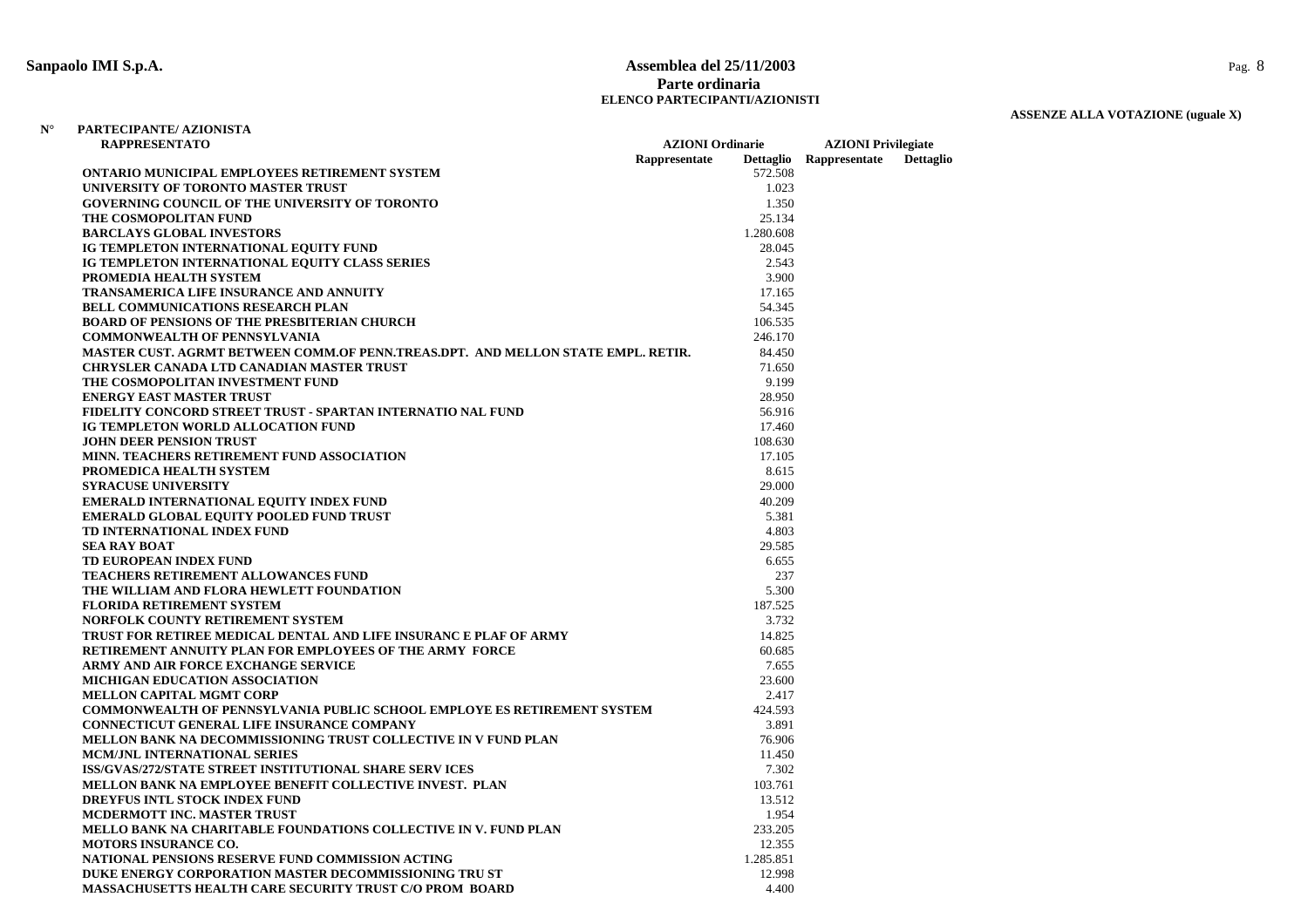# **Sanpaolo IMI S.p.A. Assemblea del 25/11/2003** Pag. 9 **Parte ordinaria ELENCO PARTECIPANTI/AZIONISTI**

| $N^{\circ}$ | PARTECIPANTE/AZIONISTA |
|-------------|------------------------|
|             | D A DDDECENTRATO       |

| <b>RAPPRESENTATO</b>                                      | <b>AZIONI</b> Ordinarie |            | <b>AZIONI Privilegiate</b> |                  |  |
|-----------------------------------------------------------|-------------------------|------------|----------------------------|------------------|--|
|                                                           | Rappresentate           |            | Dettaglio Rappresentate    | <b>Dettaglio</b> |  |
| PENSION RESERVES INVESTMENT BOARD                         |                         | 4.793      |                            |                  |  |
| PUBLIC EMPLOYEE RETIREMENT SYSTEM OF IDAHO                |                         | 53.521     |                            |                  |  |
| <b>SEMPRA ENERGY</b>                                      |                         | 7.322      |                            |                  |  |
| OWM ZORGVERZEKERAAR VGZ                                   |                         | 5.650      |                            |                  |  |
| <b>ENERGY INSURANCE MUTUAL LIMITED</b>                    |                         | 11.850     |                            |                  |  |
| STATE OF MINNESOTA-STATE EMPLOYEES RETIREMENT PLAN        |                         | 99.999     |                            |                  |  |
| NATIONAL WESTMINSTER LIFE ASSURANCE LTD                   |                         | 711.887    |                            |                  |  |
| SAUDI ARABIAN MONETARY AGENCY                             |                         | 12.950     |                            |                  |  |
| VISCOUNT INTERNATIONAL EQUITY EAFE INDEX                  |                         | 2.700      |                            |                  |  |
| <b>HERCULES INCORPORATED PENSION PLAN</b>                 |                         | 3.185      |                            |                  |  |
| STATE STREET EAFE INDEX PORTFOLIO                         |                         | 13.788     |                            |                  |  |
| <b>CS EQUITY STRATEGY LTD</b>                             |                         | 999        |                            |                  |  |
| <b>PG&amp;E NON BARGAINED VEBA</b>                        |                         | 3.750      |                            |                  |  |
| <b>STATE STREET GLOBAL ADVISORS EUROPE EQUITIES TRUST</b> |                         | 103.111    |                            |                  |  |
| POSTAL LIFE INSURANCE WELFARE CORPORATION                 |                         | 31.377     |                            |                  |  |
| NATIONAL GOVERNMENT EMPLOYEES MUTUAL AID ASSOCIATI ON     |                         | 36.650     |                            |                  |  |
| WESTPAC INTERNATIONAL SHARE INDEX FUND                    |                         | 97.330     |                            |                  |  |
| <b>SSGA WORLD FUNDS ITALY</b>                             |                         | 30.457     |                            |                  |  |
| <b>SSGA WORLD FUNDS</b>                                   |                         | 25.254     |                            |                  |  |
| <b>BELLSOUTH CORPORATION HEALTH CARE TRUST RETIREES</b>   |                         | 88.300     |                            |                  |  |
| 3234 MAINERO MASSIMO                                      | 500                     |            |                            |                  |  |
| - PER DELEGA DI                                           |                         |            |                            |                  |  |
| <b>BORGETTI MARIA</b>                                     |                         | 500        |                            |                  |  |
| 3104 MARTINACCI MARIA TERESA                              | 1.970                   | 1.970      |                            |                  |  |
|                                                           | 70.371.000              |            |                            |                  |  |
| <b>3012 MASSARA FERNANDO</b>                              |                         |            |                            |                  |  |
| - PER DELEGA DI                                           |                         |            |                            |                  |  |
| IFIL FINANZIARIA DI PARTECIPAZIONI SPA                    |                         | 70.371.000 |                            |                  |  |
| 2971 MASSOLA ANNA MARIA                                   | 1.000                   | 1.000      |                            |                  |  |
| <b>3198 MERIGGI PIETRO</b>                                | 127                     | 127        |                            |                  |  |
|                                                           |                         |            |                            |                  |  |
| <b>3177 MOIA FRANCO</b>                                   | 127                     | 127        |                            |                  |  |
|                                                           |                         |            |                            |                  |  |
| <b>3011 MORETTI MICHELE</b>                               | 230                     |            |                            |                  |  |
| - PER DELEGA DI                                           |                         |            |                            |                  |  |
| PELLICANO' SARA                                           |                         | 230        |                            |                  |  |
| <b>2925 MORGANDO ENRICO</b>                               | 6.000                   | 6.000      |                            |                  |  |
|                                                           |                         |            |                            |                  |  |
| <b>3090 MOSSO ALDO</b>                                    | 103                     | 103        |                            |                  |  |
|                                                           |                         |            |                            |                  |  |
| 2987 NERI MARIA TERESA                                    | 550                     | 550        |                            |                  |  |
|                                                           |                         |            |                            |                  |  |
| <b>2955 NOTARPIETRO LORENZO</b>                           | 600                     | 600        |                            |                  |  |
|                                                           |                         |            |                            |                  |  |
| 3129 PAINTENDRE JEAN MARIE<br>- PER DELEGA DI             | 31.294.572              |            |                            |                  |  |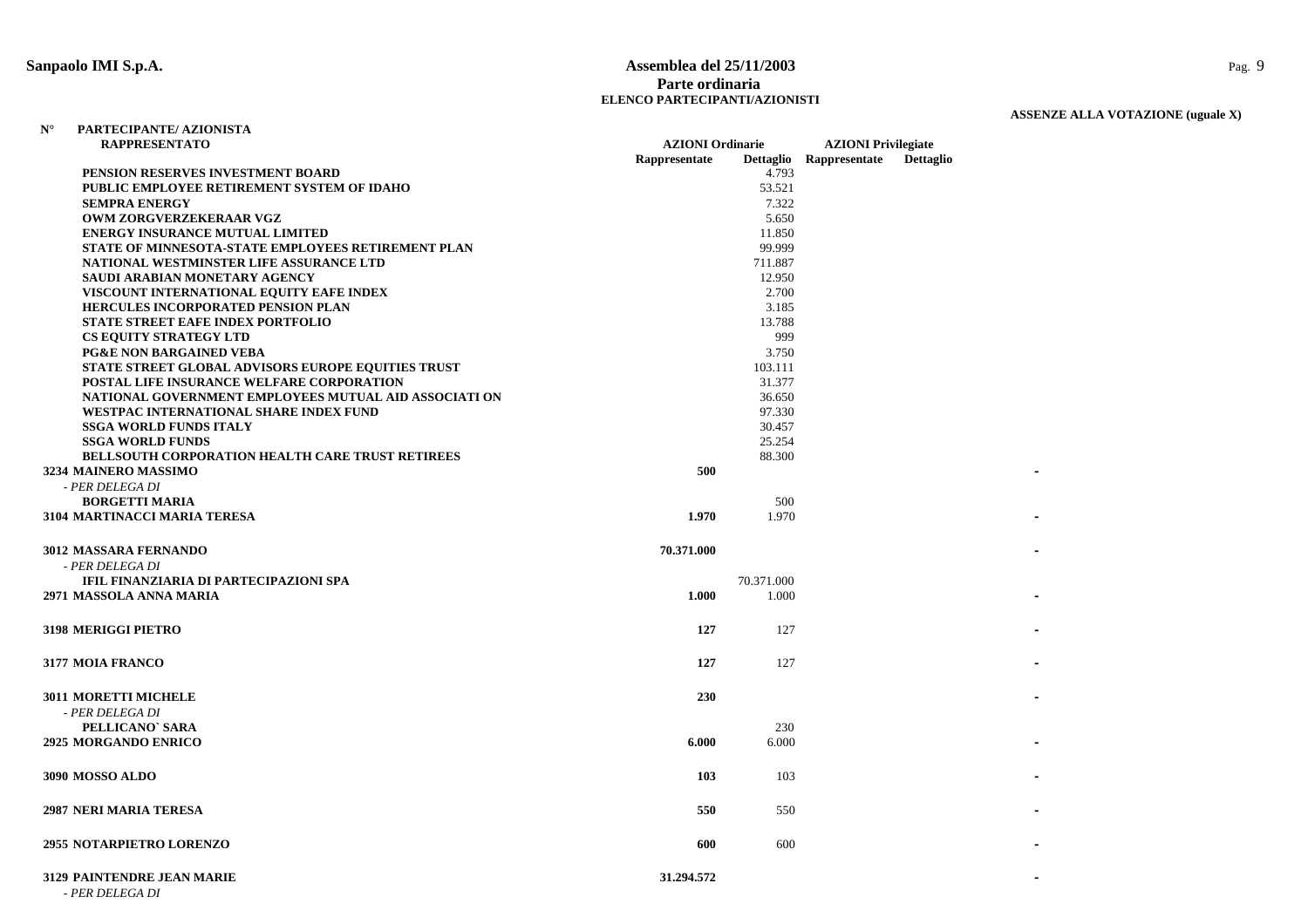#### **Sanpaolo IMI S.p.A. Assemblea del 25/11/2003** Pag. 10 **Parte ordinariaELENCO PARTECIPANTI/AZIONISTI**

| $\mathbf{N}^\circ$ | PARTECIPANTE/ AZIONISTA                                        |                                          |            |                                                       |                  |  |
|--------------------|----------------------------------------------------------------|------------------------------------------|------------|-------------------------------------------------------|------------------|--|
|                    | <b>RAPPRESENTATO</b>                                           | <b>AZIONI</b> Ordinarie<br>Rappresentate |            | <b>AZIONI Privilegiate</b><br>Dettaglio Rappresentate | <b>Dettaglio</b> |  |
|                    | <b>CDC IXIS ITALIA HOLDING</b>                                 |                                          | 28.088.822 |                                                       |                  |  |
|                    | CDC - CAISSE DES DEPOTS ET CONSIGNATIONS                       |                                          | 3.205.750  |                                                       |                  |  |
|                    | 2996 PASQUINO STEFANO                                          | 127                                      | 127        |                                                       |                  |  |
|                    |                                                                |                                          |            |                                                       |                  |  |
|                    | 2927 PERINI MARIA CHIARA                                       | 37.717.230                               |            |                                                       |                  |  |
|                    | - PER DELEGA DI                                                |                                          |            |                                                       |                  |  |
|                    | BANCA CASSA DI RISPARMIO DI FIRENZE SPA                        |                                          | 9.667.230  |                                                       |                  |  |
|                    | <b>ENTE CASSA DI RISPARMIO DI FIRENZE</b>                      |                                          | 28.050.000 |                                                       |                  |  |
|                    | 3160 PICCINNO MARIA ANTONIA                                    | 28.166.240                               |            |                                                       |                  |  |
|                    | - PER DELEGA DI                                                |                                          |            |                                                       |                  |  |
|                    | SOCIETA` REALE MUTUA DI ASSICURAZIONI                          |                                          | 25.909.969 |                                                       |                  |  |
|                    | <b>ITALIANA ASSICURAZIONI SPA</b>                              |                                          | 2.256.271  |                                                       |                  |  |
|                    | 2930 PIETRONI MAURIZIO                                         | 1.000                                    | 1.000      |                                                       |                  |  |
|                    | 2923 PROSERPIO PAOLO                                           | 32.057.549                               |            |                                                       |                  |  |
|                    | - PER DELEGA DI                                                |                                          |            |                                                       |                  |  |
|                    | <b>FONDAZIONE CASSA DI RISPARMIO DELLE PROVINCIE LOMB ARDE</b> |                                          | 32.057.549 |                                                       |                  |  |
|                    | 3151 PUTZULU TOMMASO ENRICO                                    | 1.000                                    | 1.000      |                                                       |                  |  |
|                    |                                                                |                                          |            |                                                       |                  |  |
|                    | 2913 QUAZZO ALFREDO                                            | 250                                      | 250        |                                                       |                  |  |
|                    |                                                                |                                          |            |                                                       |                  |  |
|                    | <b>3216 REALE ALBERTO</b>                                      | 22                                       | 11         |                                                       |                  |  |
|                    | - PER DELEGA DI                                                |                                          |            |                                                       |                  |  |
|                    | <b>REALE DAVIDE GIORGIO</b>                                    |                                          | -11        |                                                       |                  |  |
|                    | 3039 RISSO CLAUDIO                                             | 500                                      | 500        |                                                       |                  |  |
|                    |                                                                |                                          |            |                                                       |                  |  |
|                    | 3211 ROVERSI MONACO FABIO                                      | 45.174.581                               |            | 96.024.699                                            |                  |  |
|                    | - IN RAPPRESENTANZA DI                                         |                                          |            |                                                       |                  |  |
|                    | FONDAZIONE CASSA DI RISPARMIO IN BOLOGNA                       |                                          | 45.174.581 |                                                       | 96.024.699       |  |
|                    | 3071 SCOGNAMIGLIO ANIELLO                                      | 1.400                                    | 1.400      |                                                       |                  |  |
|                    |                                                                |                                          |            |                                                       |                  |  |
|                    | <b>2960 SEGRE GIULIANO</b>                                     | 27.088.729                               |            |                                                       |                  |  |
|                    | - IN RAPPRESENTANZA DI                                         |                                          |            |                                                       |                  |  |
|                    | FONDAZIONE CASSA DI RISPARMIO DI VENEZIA                       |                                          | 27.088.729 |                                                       |                  |  |
|                    | 3150 STELLINI GIANCARLO                                        | 230                                      | 230        |                                                       |                  |  |
|                    |                                                                |                                          |            |                                                       |                  |  |
|                    | <b>3014 TESTA VITTORIA</b>                                     | 513                                      |            |                                                       |                  |  |
|                    | - PER DELEGA DI                                                |                                          |            |                                                       |                  |  |
|                    | <b>BRAGHERO CARLO MARIA</b>                                    |                                          | 513        |                                                       |                  |  |
|                    | 3200 TRIPODINA PAOLO                                           | 206                                      |            |                                                       |                  |  |
|                    | - PER DELEGA DI                                                |                                          |            |                                                       |                  |  |
|                    | <b>BRIGNONE MICHELE</b>                                        |                                          | 206        |                                                       |                  |  |
|                    | <b>3142 VERRONE ROBERTO</b>                                    | 500                                      |            |                                                       |                  |  |
|                    | - PER DELEGA DI                                                |                                          |            |                                                       |                  |  |
|                    | <b>GRIA CATERINA</b>                                           |                                          | 500        |                                                       |                  |  |
|                    | 2983 ZAINO PIERO                                               | 1.300                                    | 1.300      |                                                       |                  |  |